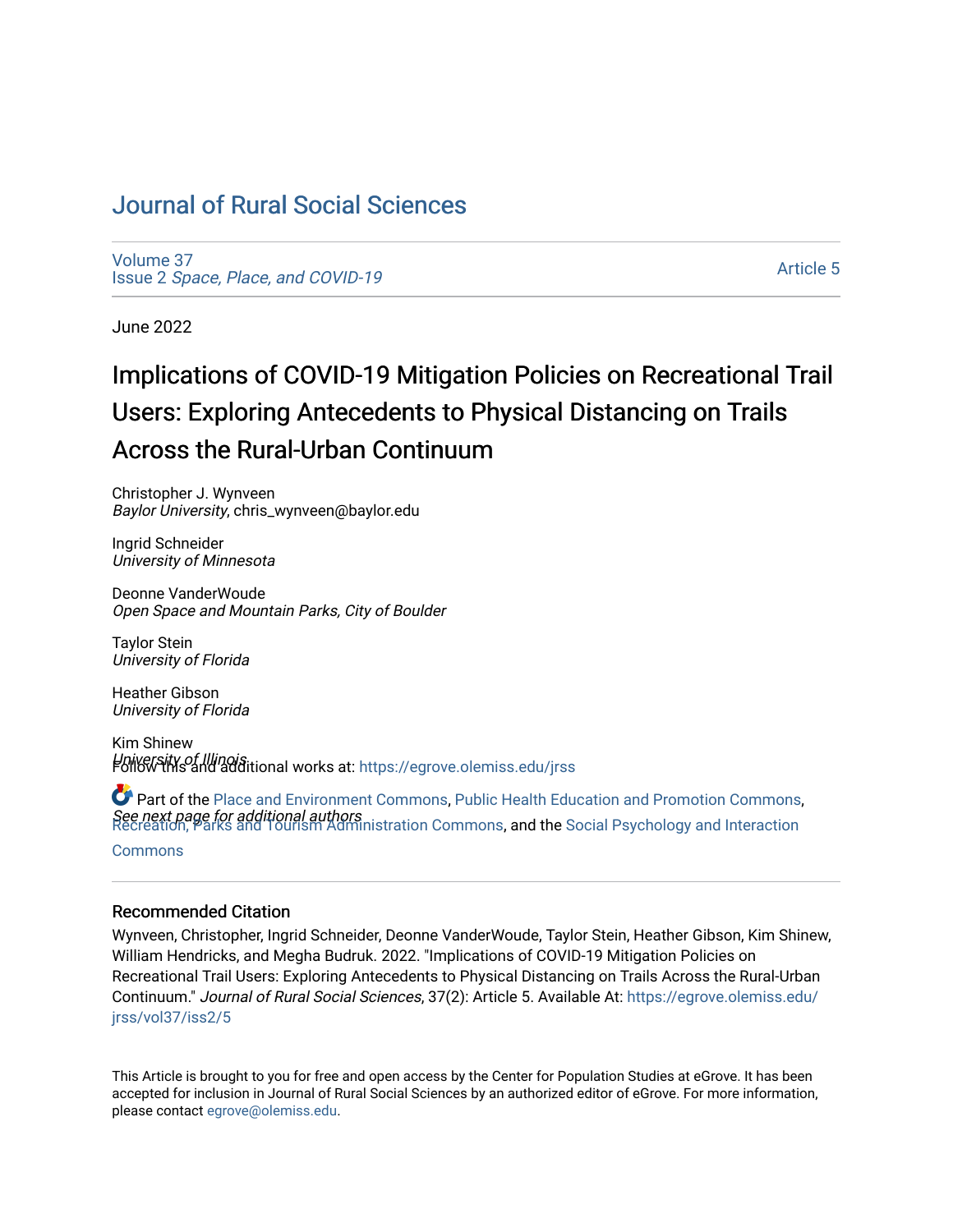# Implications of COVID-19 Mitigation Policies on Recreational Trail Users: Exploring Antecedents to Physical Distancing on Trails Across the Rural-Urban **Continuum**

#### Cover Page Footnote

Please address all correspondence to Dr. Christopher J. Wynveen (Chris\_Wynveen@baylor.edu).

#### Authors

Christopher J. Wynveen, Ingrid Schneider, Deonne VanderWoude, Taylor Stein, Heather Gibson, Kim Shinew, William Hendricks, and Megha Budruk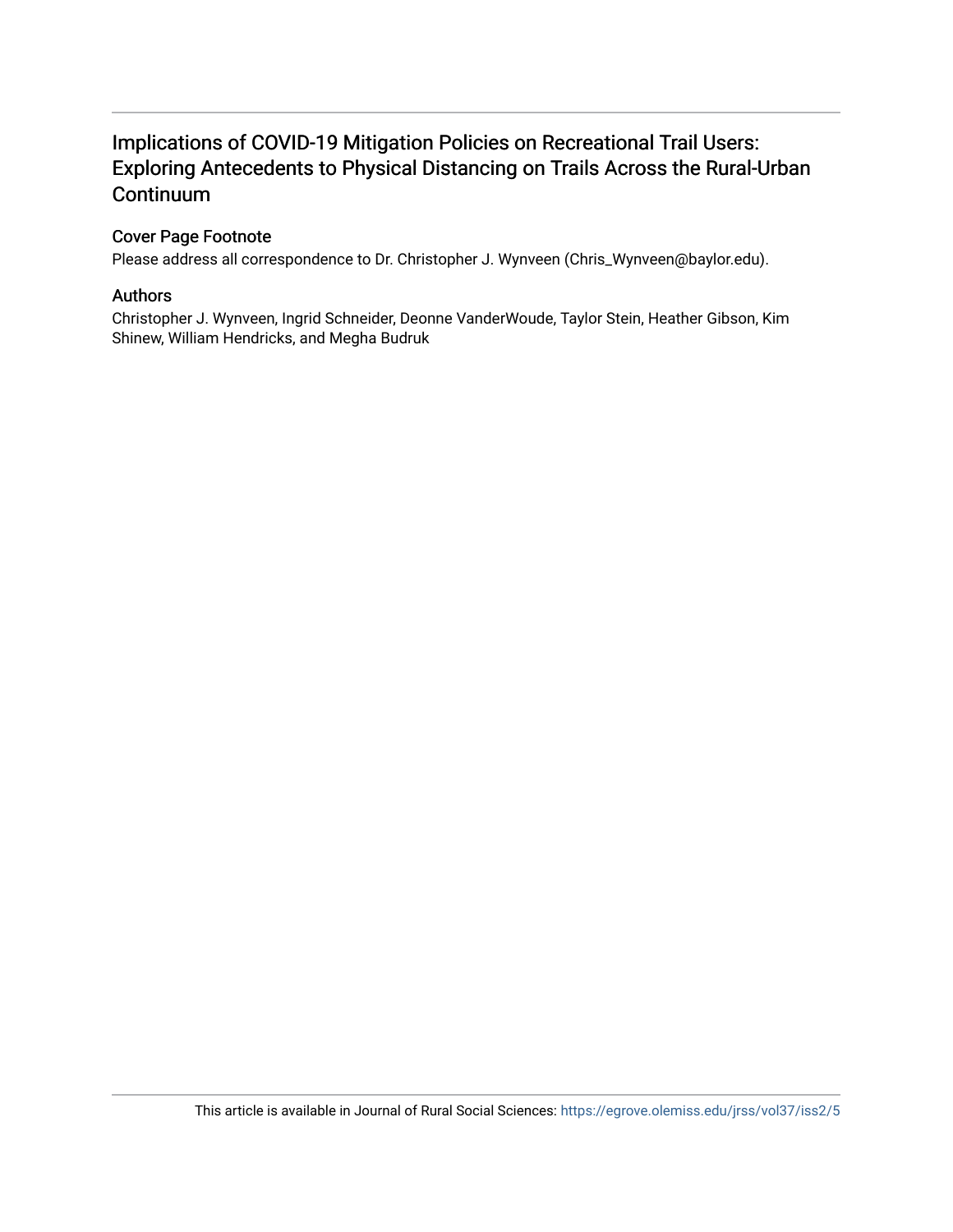# Implications of COVID-19 Mitigation Policies on Recreational Trail Users: Exploring Antecedents to Physical Distancing on Trails Across the Rural-Urban Continuum

Christopher J. Wynveen Baylor University

Ingrid Schneider University of Minnesota

Deonne VanderWoude Open Space and Mountain Parks, City of Boulder

> Taylor Stein Heather Gibson University of Florida

Kim Shinew University of Illinois

William Hendricks California Polytechnic State University

> Megha Budruk Arizona State University

# ABSTRACT

The COVID-19 pandemic and subsequent travel restrictions led to a worldwide increase in greenspace use. The U.S. Centers for Disease Control and Prevention encouraged policies including physical distancing and COVID-related signage. However, the extent to which these policies influenced behavior is unknown. To fill this gap, we report on a 2020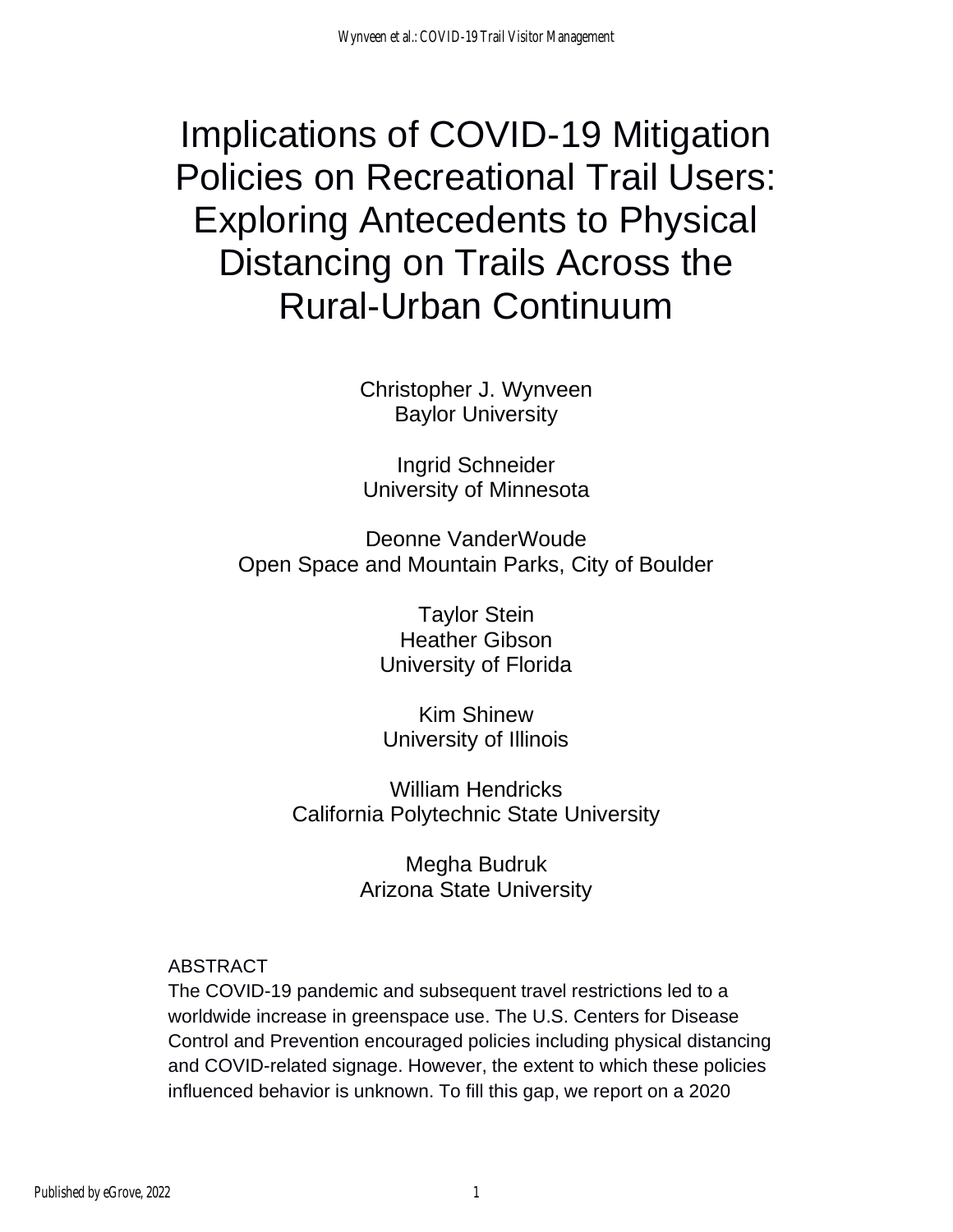observational study at 14 trails across six U.S. states framed within a social-ecological model. Behavioral observations of 8,093 groups assessed compliance rates with infection-mitigation behaviors. Additionally, we noted the presence of COVID-related signs, the days between the observation and stay-at-home order start date, the setting (i.e., urban, suburban, and wildland-urban interface), and correlation with the distance between groups that encountered one another. Group size, presence of signage, days since stay-at-home order implementation, and trail setting significantly correlated with physical distancing compliance, while controlling for trail design and encounter rate. Hence, both policy and setting appear to influence COVID-19 mitigation behavior.

#### **KEYWORDS**

Public health behavior, recreation policy, signage, social ecological model

#### **INTRODUCTION**

The COVID-19 pandemic highlighted the interconnectedness of people and institutions around the world. Not only did the disease spread to every populated continent within six months from onset (van Dorp et al. 2020), it also impacted the way most people worked, played, and generally interacted in 2020 and beyond. For example, the pandemic highlighted the health disparities between regions (e.g., public health infrastructure and vaccine availability) (Nhamo et al. 2021), as well as vaccine acceptance variance within and among nations (e.g., race and ethnic differences in likelihood of infection) (Lopez, Hart, and Katz 2020). Beyond healthcare institutions and the practice of medicine, the COVID-19 pandemic has impacted the way people work and experience leisure. For example, employment loss and working from home impacted people's work-life balance, as well as individual and family dynamics (Uddin 2021). Furthermore, the pandemic-related closure of recreation and leisure venues (e.g., theaters, libraries, sporting events, gyms, and community centers) led to increased global participation in outdoor activities (Morita, Nakamura, and Hayashi 2020; Oftedal 2020; Venter et al. 2020).

As in other nations, in the United States the COVID-19 pandemic brought to the forefront essential public health management and policy changes necessary to meet the next health crisis (e.g., Bearman et al. 2020). However, a quick review of the literature revealed a paucity of research directed at examining the future of management and policy of public services that play unique, but nonetheless direct and important, roles in physical and mental health. This is especially true for park and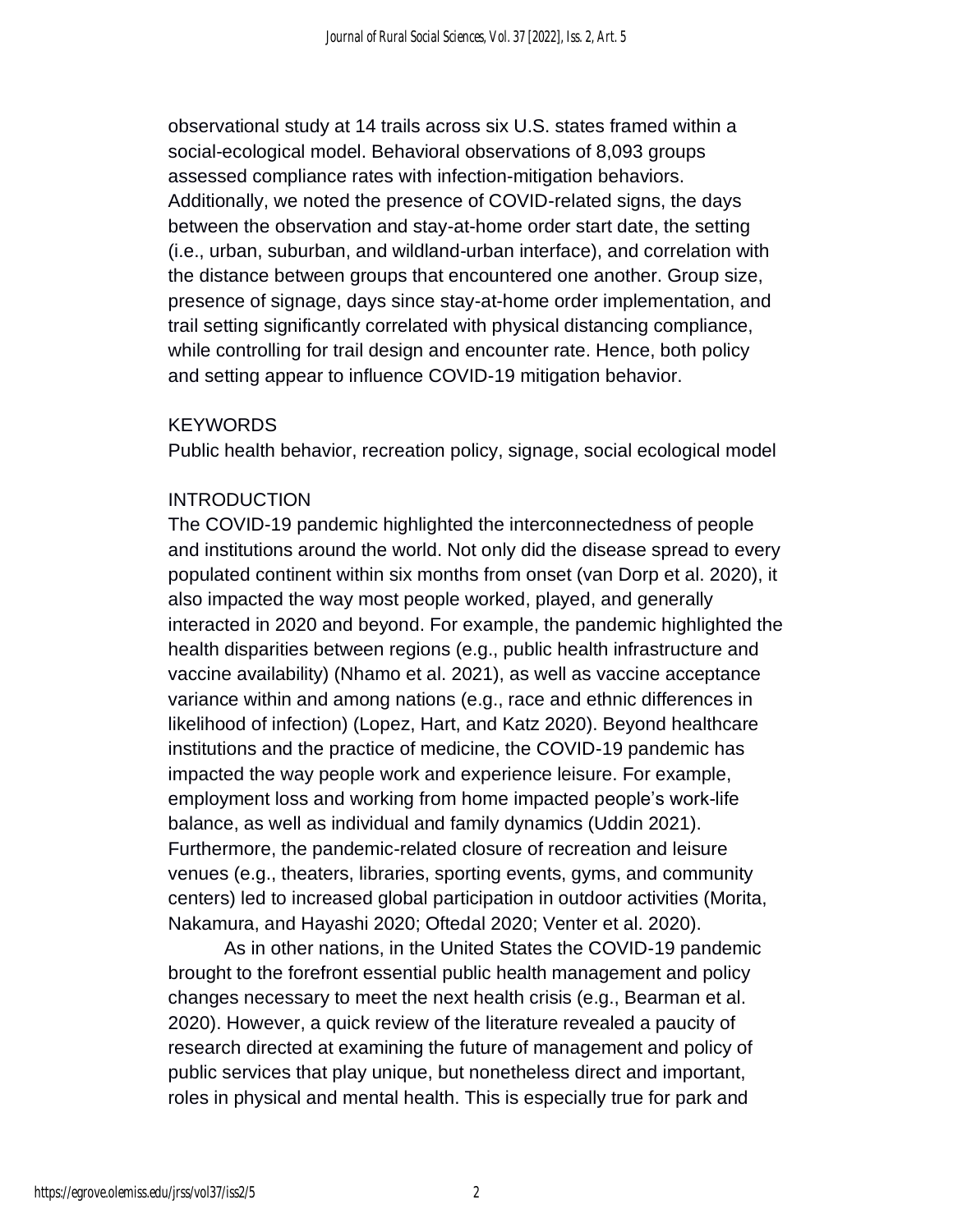greenspace management. Little work has explored park and recreation management and policies in regard to pandemics and health crises. In their review of the literature, Thomsen, Powell, and Monz (2018) reported natural resource amenities managed by park and recreation agencies afforded numerous public benefits. Specifically, outdoor recreation 1) increases physical activity, thus improving cardiovascular health, 2) increases muscle strength and bone mass, 3) decreases depressive symptoms and perceived stress, and 4) enhances psychological coping mechanisms. Moreover, the physical activity afforded by park and recreation programs and facilities "may be an important strategy for optimizing the functional integrity of the immune system to prevent or attenuate severity of infection" from COVID-19 and future diseases (Laddu et al. 2021:103).

Managers of park and recreation programs and facilities must address the realities of multiple rapidly changing contexts to keep their visitors safe. Early on in the COVID-19 pandemic, researchers identified that the virus spread via aerosolized exhaled droplets, but this transmission could be mitigated by physical distancing and increased ventilation (Sun and Zhai 2020). Hence, to maintain physical activity and mitigate the spread of COVID-19, many public health officials encouraged physical activity outdoors. For example, the U.S. Centers for Disease Control and Prevention (CDC 2020a) provided the following guidance on April 11, 2020: "Individuals are encouraged to use parks, trails, and open spaces safely as they are able while following current guidance to prevent the spread of COVID-19." Throughout 2020 the guidance evolved, along with the scientific understanding of SARS-CoV-2 transmission. Later in April 2020, physical distancing of at least 6 feet, covering coughs and sneezes, and hand washing were recommended. Mask wearing, when physical distancing is difficult, was added on June 9<sup>th</sup> (CDC 2020b). Throughout the pandemic, the U.S. CDC has advised park and recreation managers to consider displaying posters and signs to "remind visitors to take steps to prevent the spread of COVID-19" (CDC 2020a). As of May 2021, the CDC (2021) no longer recommends physical distancing and mask wearing for fully vaccinated people, especially when outdoors (e.g., hiking or biking along a trail).

Beyond the changing public health landscape, park and recreation managers also have to adjust to the *context of place*, which refers to regional and local differences in "economic, social, and political forces that structure environmental conditions and distributions of power to access and regulate these conditions within society" (Williams and Patterson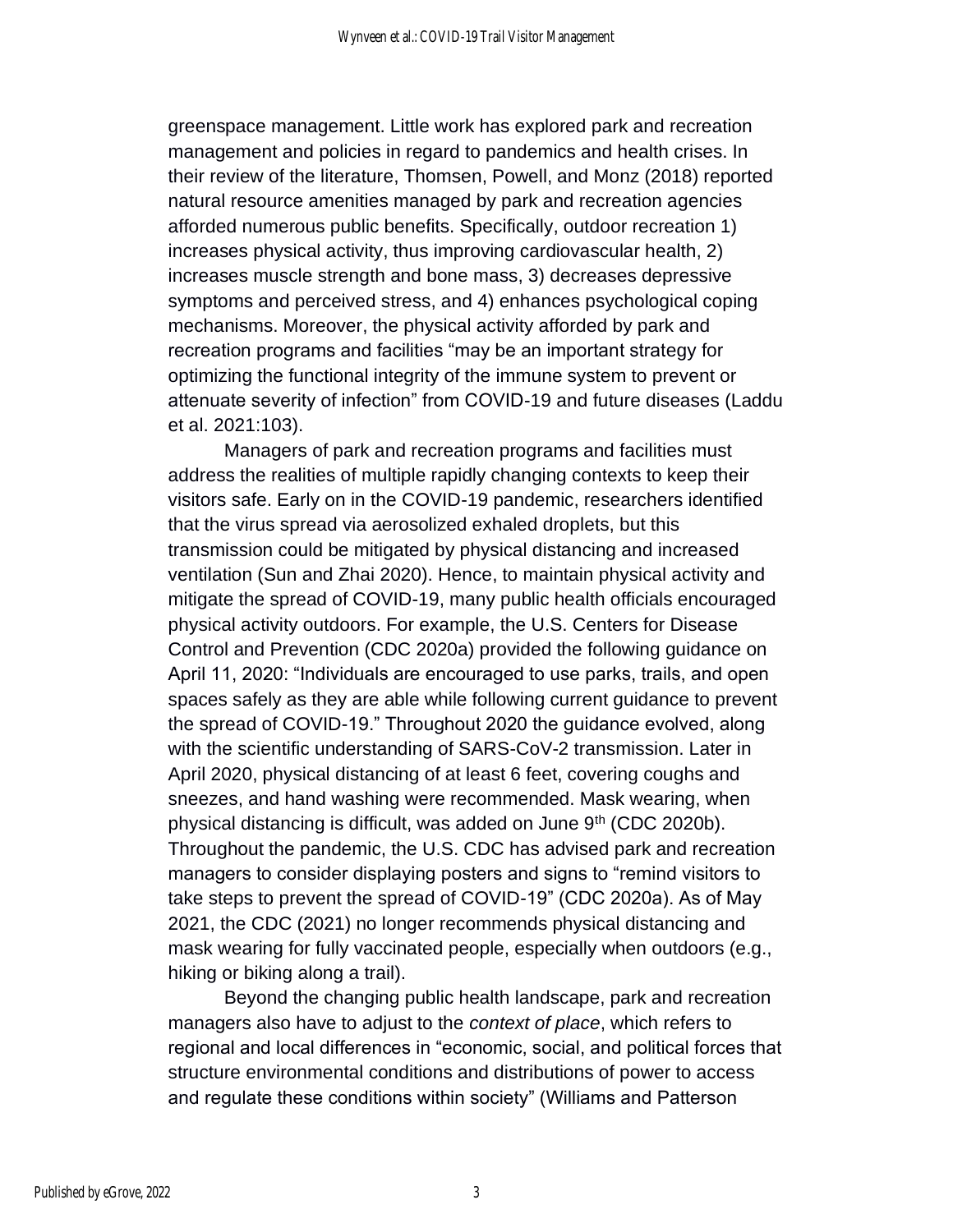2008:130). Related to COVID-19, these conditions included a lack of public funding for pandemic mitigation in rural as compared to urban areas in the United States (Lakhani et al. 2020) or implementation of mask mandates and stay-at-home orders (e.g., many states and/or local governments did not implement or removed mask mandates and stay-athome orders prior to the changed CDC recommendations). Beyond these considerations, park and recreation managers must also consider how their resources are used (e.g., what is the average group size using a trail), and how this use impacts visitor management strategies during health-related emergencies.

As scientific understanding of COVID-19 and the public's reaction to it evolved, park and recreation managers have had to implement and adjust policies to encourage people to use public parks and trails safely. However, the extent to which these policies influenced people's behaviors is relatively unknown. Given the connections between public health and the complexities of managing park and recreation areas during a pandemic, the purpose of this investigation was to identify the socialecological contexts in which these policies were enacted on the public's adoption of COVID-19 mitigation behaviors. Specifically, we investigated the extent the following management policies and contextual characteristics correlated with physical distancing between groups of trail users: presence of COVID-related signs, days between the observation and stay-at-home order start date, group size, and trail setting (i.e., urban, suburban, and wildland-urban interface).

#### LITERATURE REVIEW

To guide this investigation on users' adoption of physical-distancing guidelines while recreating on trails, we applied a social-ecological framework. *Social-ecological models* (SEMs) have been used in public health-based community research for several decades (CTSA 2011) and have their foundation in Bronfenbrenner's (1979) ecological systems theory. In brief, health promotion SEMs posit that people's adoption of health recommendations is the result of interactions of people with their physical and socio-cultural environments (Rimer and Glanz 2005). Hence, the following review of literature relevant to this project includes a brief overview of SEMs and the constructs observed in this investigation (i.e., policies related to stay-at-home orders, signage as a form of messaging, and trail setting).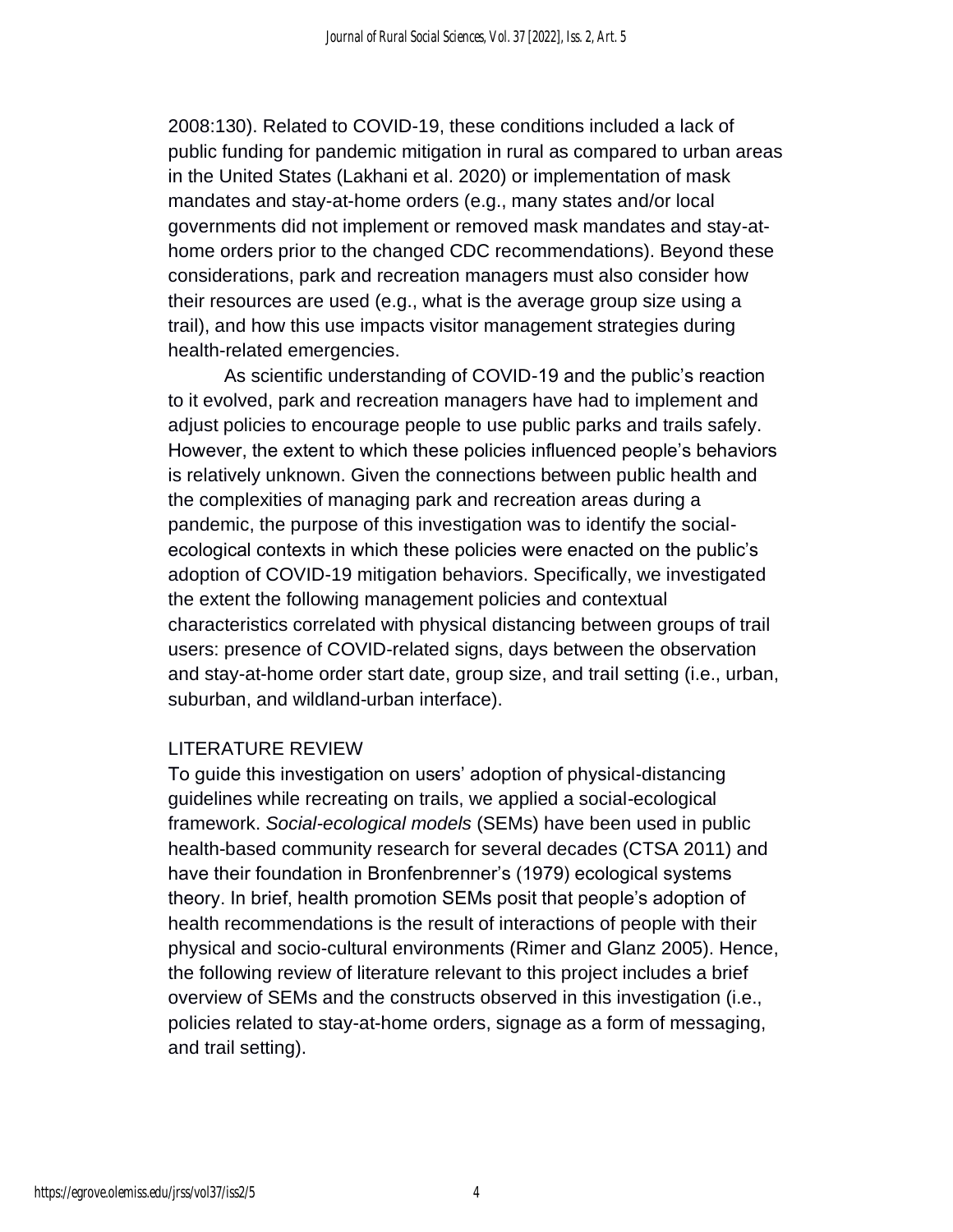### *Social-Ecological Models*

This study adopted the CDC's (2004) social-ecological model of health (Figure 1). This model identifies factors that act at four levels to influence people's behavior, most often depicted as nested concentric rings: the individual, their relationships (interpersonal), the community, and society (CTSA 2011). The innermost ring, individual factors that affect health decisions, includes age, attitudes, knowledge, and perceived abilities (Nyambe, Van Hal, and Kampen 2016). At the relationship level, "a person's closest social circle-peers, partners and family membersinfluences their behavior" (CTSA 2011:22). Social relationships, related to formal (e.g, schools and workplaces) and informal (e.g., neighborhoods and social clubs) institutions where social norms can be communicated (Rimer and Glanz 2005), comprise the third ring. The overarching level in the CDC framework is society. Societal influences include public policy recommendations, laws, regulations, and other norms codified or prescribed by local, state, and national governments "that help to create, maintain, or lessen socioeconomic inequalities between groups" (CTSA 2011:22; Nyambe et al. 2016).

Figure 1: Social-Ecological Model of Health. Source: CDC 2004, figure amended by authors



SEMs, like the CDC model, have been used extensively to guide health promotion programs and research. For example, Grzywacz and Fuqua's (2000) review of the SEM literature documents that these frameworks have been used to explore socioeconomic status and risk behaviors (e.g., smoking and binge drinking), family structure and mental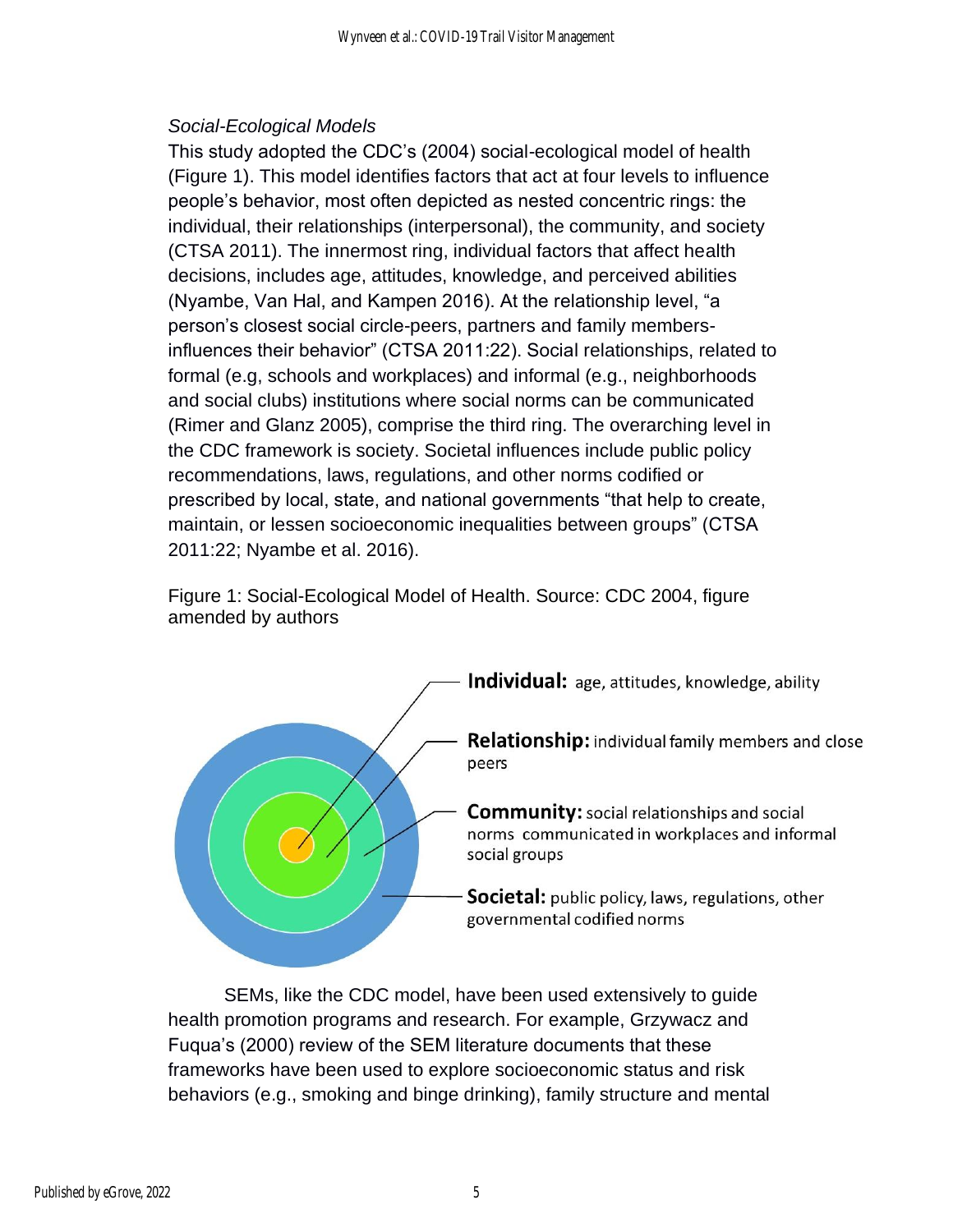well-being in times of crisis, workplace policies and programs related to lifestyle choices, and the effect of school policies on psychological stress. More recently, SEMs have explored people's responses to COVID-19 guidelines. For example, Casola et al. (2021:152) argued that the SEM can be used to understand "the multifactorial influences on mask wearing during COVID-19" in order to aid in "the creation and distribution of inclusive public health messaging." Furthermore, researchers investigating COVID-19 vaccine intentions observed that gender and racial identification, political ideology, and COVID-19 skepticism were correlated with vaccine intentions (where being female, Caucasian, liberal leaning, and non-skeptical was associated with lower vaccine hesitation) (Latkin et al. 2021). Lastly, Folk et al. (2021) reported several factors from all four of the CDC social-ecological model health levels that influenced COVID-time physical activity intensity. At the societal level, Folk et al. suggested that stay-at-home orders and elements of racism lowered physical activity levels. At the community level, access to outdoor recreation areas, gyms, and sport leagues increased reported activity intensity. Similarly, lack of relationships with others willing to exercise and fear of contracting and/or transmitting the virus negatively impacted participants' activity level. Finally, the ability to achieve physical activity goals at home or outside and the use of activity as a stress-coping mechanism led participants to increase activity intensity.

Although the SEM literature aids in the identification of the antecedents to health behavior adoption, alone it does not provide clear guidance as to how to influence those antecedents to mitigate disease transmission. However, there are several frameworks that can guide the development of public health policies to mitigate disease transmission. For example, the health-reduction framework compliments the SEM in that it acknowledges the social and individual factors that influence behavior choice (Riley and O'Hare 2000). Riley and O'Hare suggested that harm reduction developed largely as a framework to mitigate the harmful effects of drug abuse. For instance, the harm-reduction framework tends to suggest policies that reduce the harm of a negative action, not necessarily the action itself (e.g., providing clean needles to intravenous drug users to mitigate the spread of HIV). Related to COVID-19, Weinstock (2020) used the harm-reduction framework to argue for vaccine passports and flex-use of space and time policies to increase physical distance and decrease interactions in public spaces.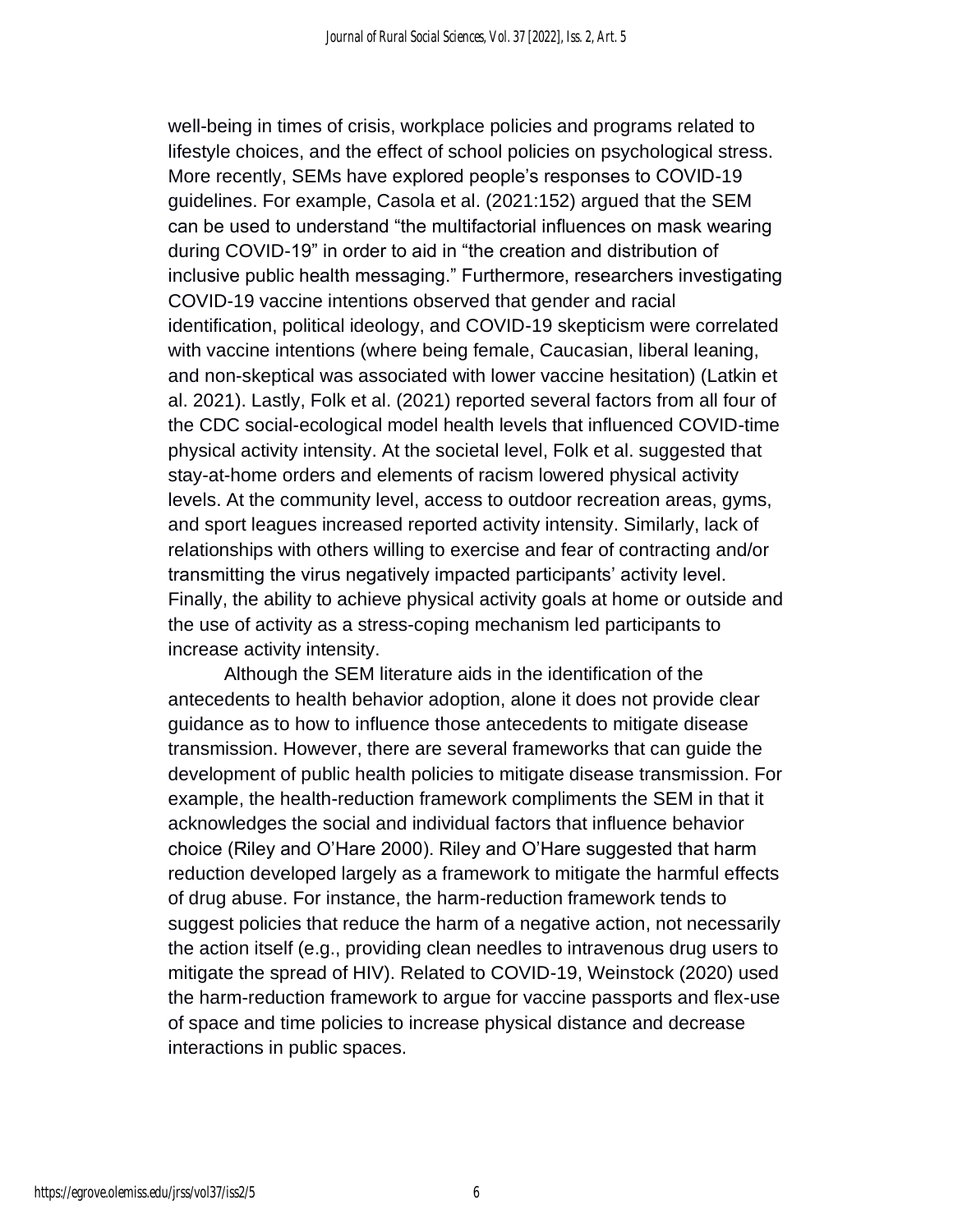#### *Group Size*

Visitor group size and the related visitor-density (i.e., objective number of people in a given area), carrying capacity (i.e., management decision based on the number of people an area can accommodate according to a range of social and ecological indicators), and crowding (i.e., perceptions related to the number of people in an area) literature has been prominent in the recreation discipline for decades (Manning 2011). In their review, Godtman Kling, Fredman, and Wall-Reinius (2017) reported that increased visitation has been associated with environmental degradation, lower levels of recreation experience satisfaction, increased inter-visitor conflict, and other management concerns. Related to this investigation, the number of people that comprise a group using a trail has implications for both the relationship and the individual levels of the SEM. At the relationship level, the group size may be thought of as a rough indicator of the social relationships that are involved in recreation and trail use. Group sizes greater than one may also be indicative of the active and/or immediate presence of social norms toward visitor behaviors, such as physical distancing. At the individual level, group size may be an indicator of the possible presence of socio-psychological phenomena. For instance, Li et al. (2017) concluded that increased visitor numbers decreased the attractiveness of outdoor recreation venues to individuals. This may be particularly true during a pandemic. Specifically related to COVID-19, Kim and Kang (2021:8) observed that person-to-person distances of 6-13 feet were "insufficient to lower perceived crowding and risk perception" toward various leisure activities among a survey of Korean respondents.

#### *COVID-19 Signage*

At the community level of the SEM, social norms are communicated by formal institutions. In the context of recreational trails, park and recreation agencies use signs as an everyday environmental management tool to encourage appropriate behaviors that reflect local, state, or national policies (Campbell, McMillen, and Svendsen 2019)*.* Given the limited resources of most management agencies, signs are the most common way of providing information and encouraging desired behavior among visitors (Saunders et al. 2019). The effectiveness of signs as an education tool or as an instrument of behavior modification is mixed. On the one hand, Vande Kamp, Johnson, and Swearingen (1994) argued that, in combination with other techniques, signage reduced non-compliant visitor behavior. Similarly, data have indicated that signs had at least partial influence on visitor off-trail behavior (Bradford and McIntyre 2007; Goh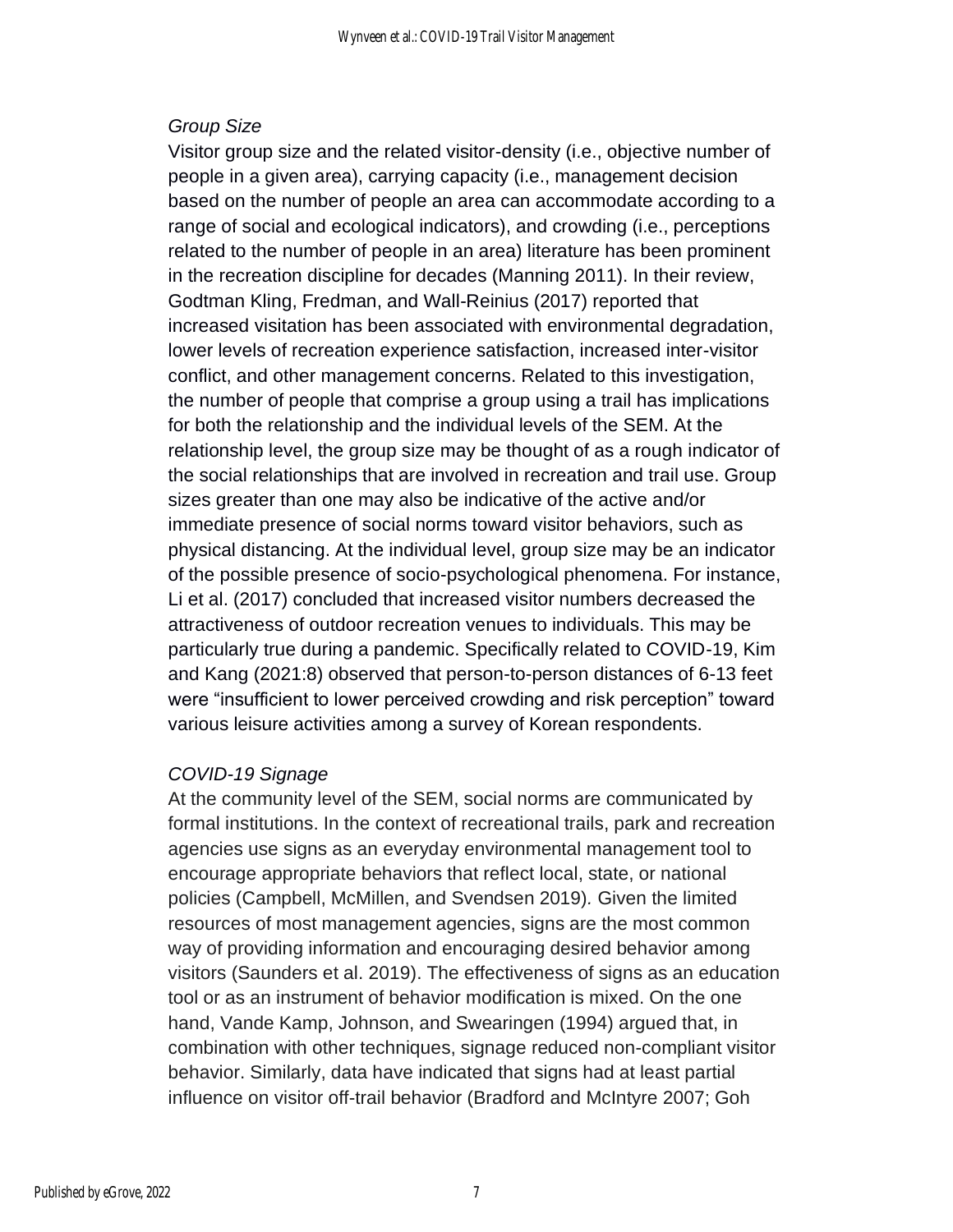2020; Hockett, Marion, and Leung 2017). On the other hand, there are several studies that indicate signs are ineffective, at best, and detrimental, at worst. For example, Hendricks, Ramthun, and Chavez (2001) found that signage did not influence mountain bike trail visitor etiquette. Moreover, Guo et al. (2015: 774) observed that trail signs "with a behavioral message (Please stay on the trail), normative message (Help protect our resources), and brief rationale (Hiking around objects widens trails, impacts vegetation, and causes erosion)" did not influence responsible hiking behaviors and led to an increase in off-trail behavior.

In a public health context, the results of sign effectiveness are mixed as well. For example, anti-smoking signs reduced evidence of smoking at seven Gainesville, Florida, city parks, but not at three others (Platter and Pokorny 2018). Similarly, signs in stores that contained COVID-19 prevention messages were positively correlated, directly and/or indirectly, with shoppers' intention to comply with various messages (i.e., physical distancing, mask wearing, or hand washing) (Kellaris, Machleit, and Gaffney 2020). Lastly, in a recreation context, sign messages were ineffective at reducing hikers' decisions to go off trail and to avoid a potentially dangerous falling rock and ice zone in Washington's Mt. Baker-Snoqualmie National Forest (McMahan, Ellis, and Wynveen 2018).

#### *Stay-at-Home Orders*

Bridging the SEM's community and society levels are local and state public health directives designed to mitigate disease transmission. In the case of COVID-19, the stay-at-home orders directed by local and/or state governments during the spring of 2020 provide examples of such orders. These orders had elements of the societal level in that they derived their authority from public health laws designed to keep all groups safe, but especially those groups that were at higher risk of contracting COVID-19. At the community level, public policies such as the stay-at-home orders impacted peoples' experiences at workplaces, schools, and other local institutions and helped solidify social norms regarding the pandemic and prevention strategies. Like many policies, stay-at-home orders in 2020 were a "mixed bag" (Knell at al. 2020). For example, concerning COVID-19 transmission, "stay-at-home social distancing mandates, when they were followed by measurable mobility changes, were associated with reduction in COVID-19 case rates" (Gao et al. 2020:9). However, there were also unintended consequences. For example, Tull et al. (2020:5) observed that "being under a stay-at-home order was associated with greater health anxiety, financial worry, and loneliness."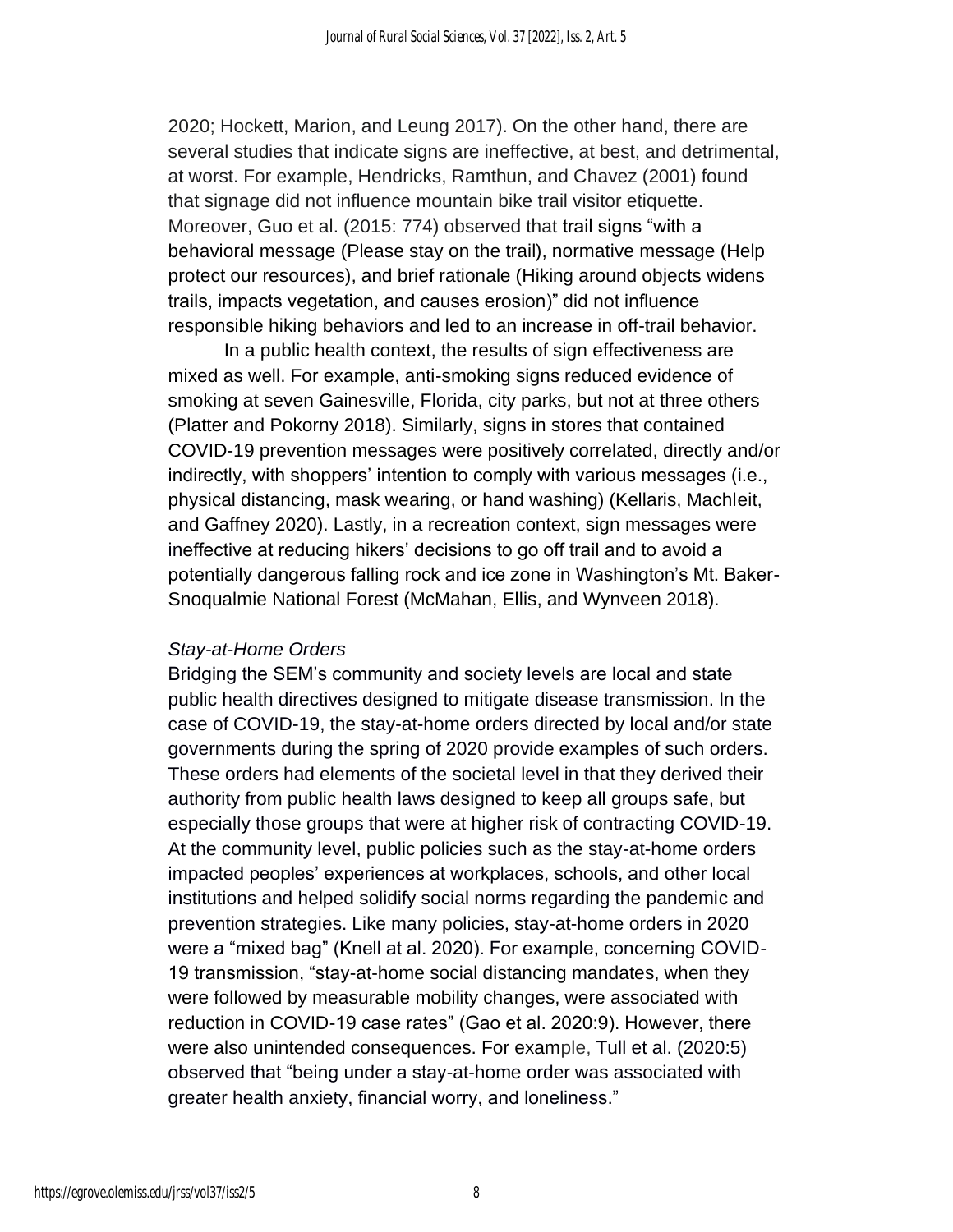In regard to stay-at-home order compliance, initial research indicated implementation of stay-at-home orders was correlated with an increase in other risk reduction behaviors (e.g., mask wearing and social distancing) (Liu and Mattke 2020). Likewise, Hamidi and Zandiatashbar (2021) reported in a multi-state longitudinal study that compliance increased immediately following the mandate. However, at a particular point (undefined, but probably due to local contextual factors) the correlation reversed. In other words, as the time since the order was put in place increased, compliance with the stay-at-home order decreased.

#### *Place*

The outer ring of the SEM is society, which includes factors related to health, economic, educational, and social policies. A proxy that can be used as a broad indicator of societal differences is place, as different regions, states, and local jurisdictions have varying policies or perceptions of similar policies. For example, Masuda and Garvin (2008) indicated that residents of rural and urban-rural interface areas held differing thoughts and feelings about development of areas near their homes and workplaces. In an outdoor recreation context, hikers placed high importance on trails located in wildland-urban interface (WUI) areas that were ascribed with thoughts and feelings related to escape, nature learning/exploration, and a preference for natural features (Kil et al. 2012). Moreover, Wynveen et al. (2020), in a study of place at seven locations across North America and Europe, observed that respondents' concept of place differed depending on the level of development in which the outdoor recreation venue was situated. Related to COVID-19, Lyu and Wehby (2020) concluded that stay-at-home policy differences between states were correlated with rates of disease. Specifically, they suggested that the Iowa counties studied without a stay-at-home mandate had a 30 percent greater incidence of COVID-19 than bordering counties in Illinois with a mandate. Moreover, in their commentary on distancing behavior in rural areas, Adunlin et al. (2021) argued that social norms and cultural values are transmitted differently in rural versus more urban areas due to differences in type of work available (e.g., physical and in-person) and level of internet access. Based on protection motivation theory (Rogers 1975), they argued that rural "individual's decision to participate in risk preventative behaviors is based on their motivation to protect themselves from "health threats" and their ability to mitigate the risks (Adunlin et al. 2021:170).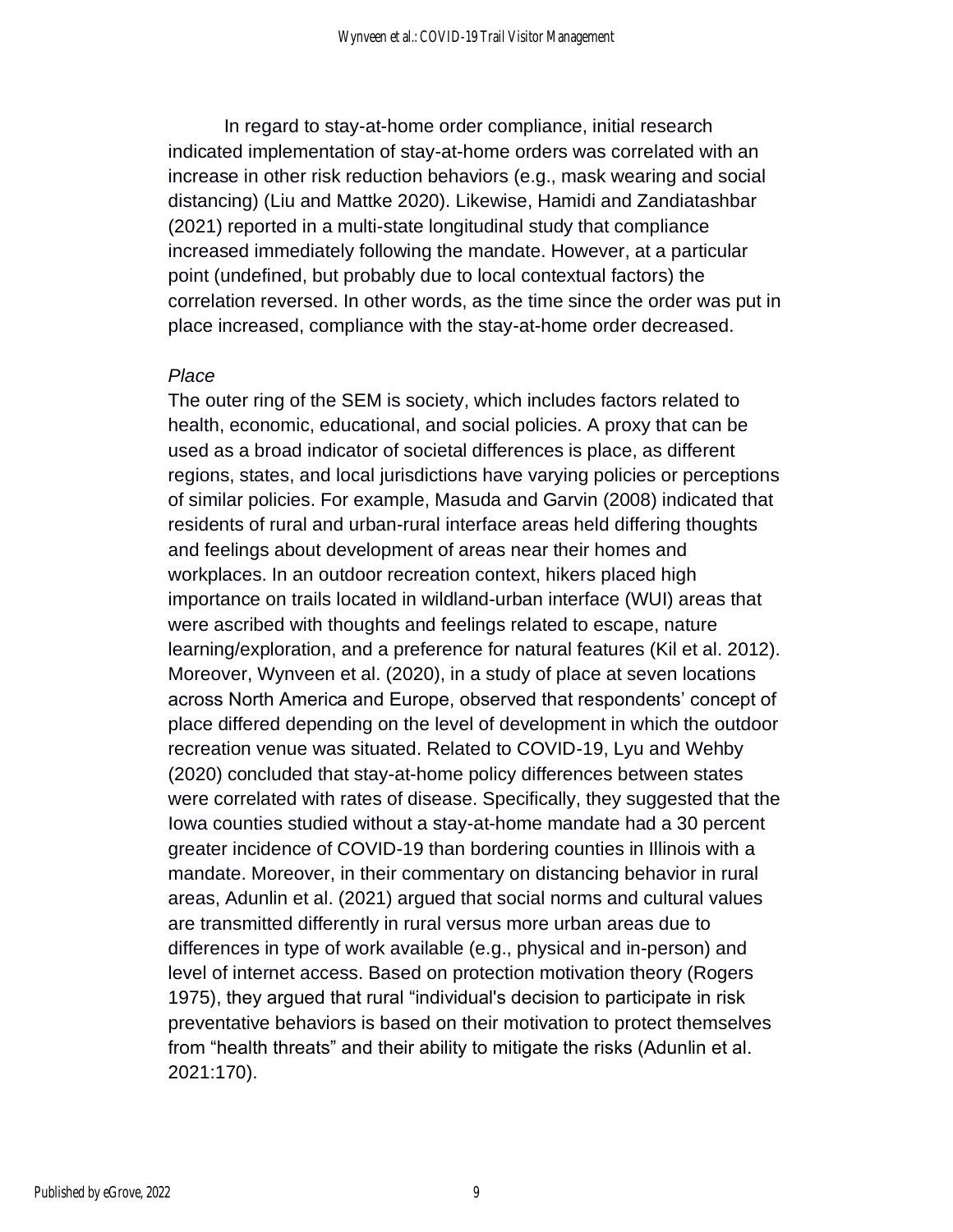A complication of measuring the influence of place is that it is not just an objective location, but also a social construction (Short Gianotti et al. 2016). Practically, this affects how the concept of place is measured. For instance, in the context of putting place on a rural-urban continuum, "there is little direct empirical evidence that federal urbanization definitions align with how Americans describe" (3) the place where they live, and the lack of a suburban definition "obscures the stylized fact that a majority of Americans live in a suburban setting" (Bucholtz, Molfino, and Kolko 2020:4). Hence, Bucholtz and others developed the Urbanization Perceptions Small Area Index (UPSAI) that describes census tracts as rural, suburban, and urban based on a range of 21 indicators better aligned with resident perceptions. Residents' perceptions, rather than prior metrics, were used because perceptions play an important role in the confirmation and/or expression of identity, influence behaviors and attitudes related to social issues and health decisions, and can further sub-divide the rural/urban classification (Bucholtz et al. 2020).

In sum, the literature surrounding management policies and other factors that may influence peoples' adoption of recommended disease mitigation behaviors is rapidly evolving and often contradictory. This may be an artifact of the relative speed of new science concerning COVID-19 and because of the cross-sectional survey nature of many of the published studies to date. Hence, this project used methods and longitudinal data derived from behavioral observations rather than relying on simulations or participant recall. Given these data collection methods, we were unable to measure many of the factors typically included in the SEM. As noted above, we were able to observe phenomena related to managerial policies that either are related directly to, or can serve as proxies for, at least one construct in each of the SEM levels.

#### **METHODS**

#### *Study Settings*

Study sites reached across six states to include fourteen multiple-use, publicly managed trails across U.S. urban-suburban environments. Based on UPSAI (Bucholtz et al. 2020) and assessment of trail-adjacent areas, five of the sites were categorized as urban, four as suburban, and five as in the *wildland-urban interface* (WUI: defined in this project as rural census tracts adjacent to urban or suburban tracts) (Table 1). All sites were within walking or biking distance for researchers to ensure access during potential lock-down or strict stay-at-home situations. While the team members all had an existing relationship with the team lead from various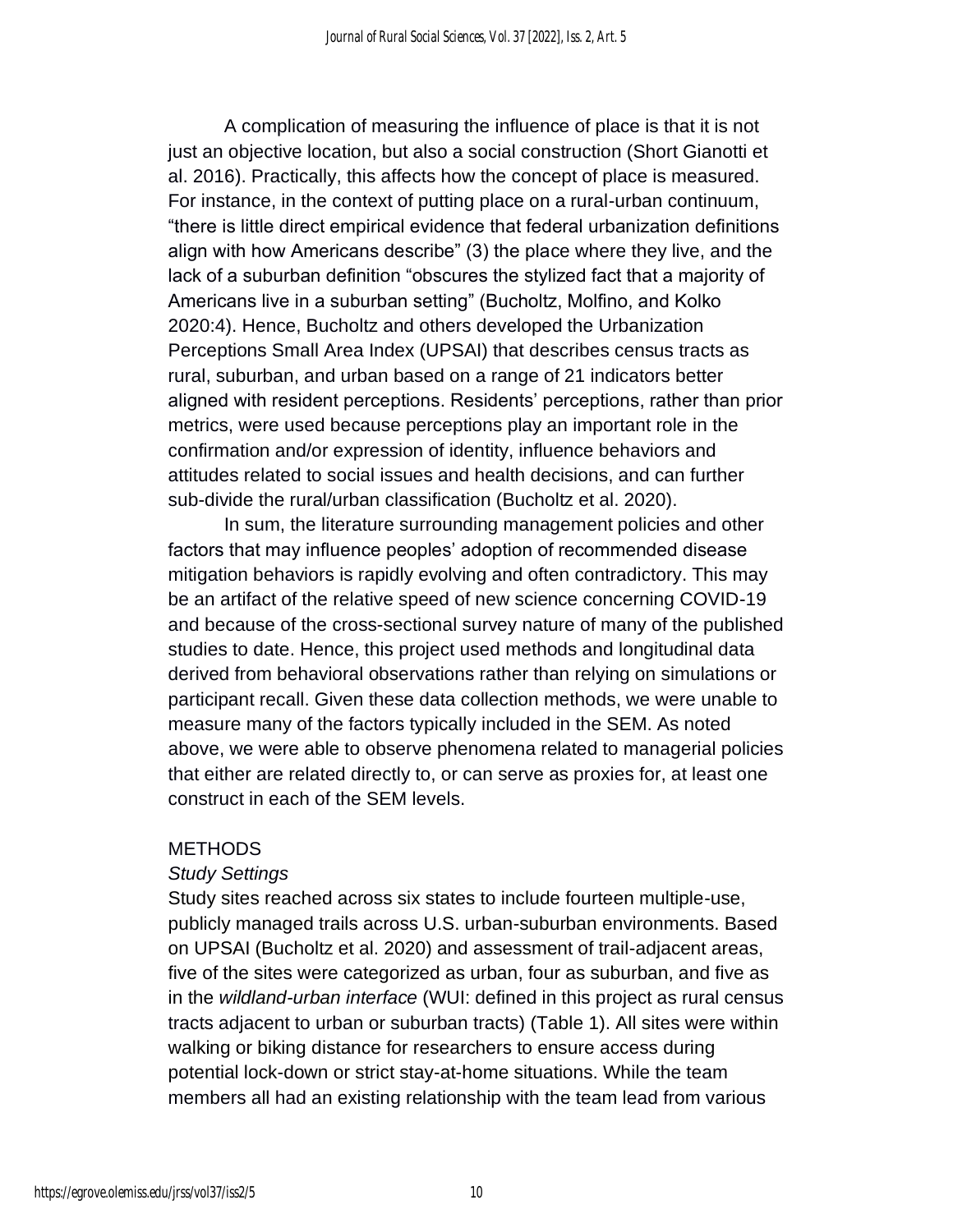professional interactions, an attempt was made to include team members (trail sites) from across the United States.

| Trail name                                       | Community<br>population | Trail<br>width<br>(feet/m) | <b>Trail length</b><br>(miles/km) | Signage<br>present part<br>of data<br>collection |  |
|--------------------------------------------------|-------------------------|----------------------------|-----------------------------------|--------------------------------------------------|--|
| <b>Urban Trails</b>                              |                         |                            |                                   |                                                  |  |
| <b>Florida-Depot Park</b>                        | 133,997                 | 10/3.1                     | ~1/1.6                            | yes                                              |  |
| Florida-Loblolly<br><b>Woods Nature Park</b>     | 133,997                 | 5/1.5                      | 1/1.6                             | no                                               |  |
| <b>Illinois-Hessel Park</b>                      | 88,908                  | 8/2.4                      | ~1/1.6                            | yes                                              |  |
| Minnesota-Lake of<br>the Isles                   | 429,606                 | 8/2.4                      | $-2.6/4.2$                        | yes                                              |  |
| <b>Texas - Waco River</b>                        | 139, 236                | 12/3.7                     | 2.5/4.02                          | yes                                              |  |
| <b>Suburban Trails</b>                           |                         |                            |                                   |                                                  |  |
| California-Baywood<br>Park                       | 14,276                  | 5/1.5                      | ~1/1.6                            | no                                               |  |
| Minnesota-<br>Wedgewood Park                     | 7,676                   | 8/2.4                      | < 1/1.6                           | yes                                              |  |
| Minnesota-Sather                                 | 25,875                  | 10/3.1                     | ~10/16.09                         | yes                                              |  |
| <b>Texas -Cotton Belt</b>                        | 139, 236                | 15/4.6                     | $-5/8/-5$                         | no                                               |  |
| <b>Wildland-Urban</b><br><b>Interface Trails</b> |                         |                            |                                   |                                                  |  |
| Colorado-<br>Chautauqua                          | 105,673                 | 11/3.4                     | 0.8/1.3                           | yes                                              |  |
| Colorado-Marshall<br>Mesa                        | 105,673                 | 4/1.2                      | 0.6/0.97                          | yes                                              |  |
| Colorado-Sanitas<br>Valley                       | 105,673                 | 11/3.4                     | 1.2/1.9                           | yes                                              |  |
| Colorado-Sage trail                              | 105,673                 | 12/3.7                     | 1.9/3.1                           | yes                                              |  |
| Florida-Hawthorne                                | 133,997                 | 10/3.1                     | ~17/11.26                         | yes                                              |  |

Table 1: Trail Site Details for Physical Distancing Observations

Urban sites included two trails in Florida, and one each in Illinois, Minnesota, and Texas. The two Florida trails were both in or near Gainesville (population 133,997; U.S. Census 2019): Depot Park and Loblolly Woods Nature Park (LOB). Within downtown Gainesville, Depot Park is 32 acres with a little more than one mile of 10-foot paved trail connecting local cultural, commercial, and natural assets. Loblolly Woods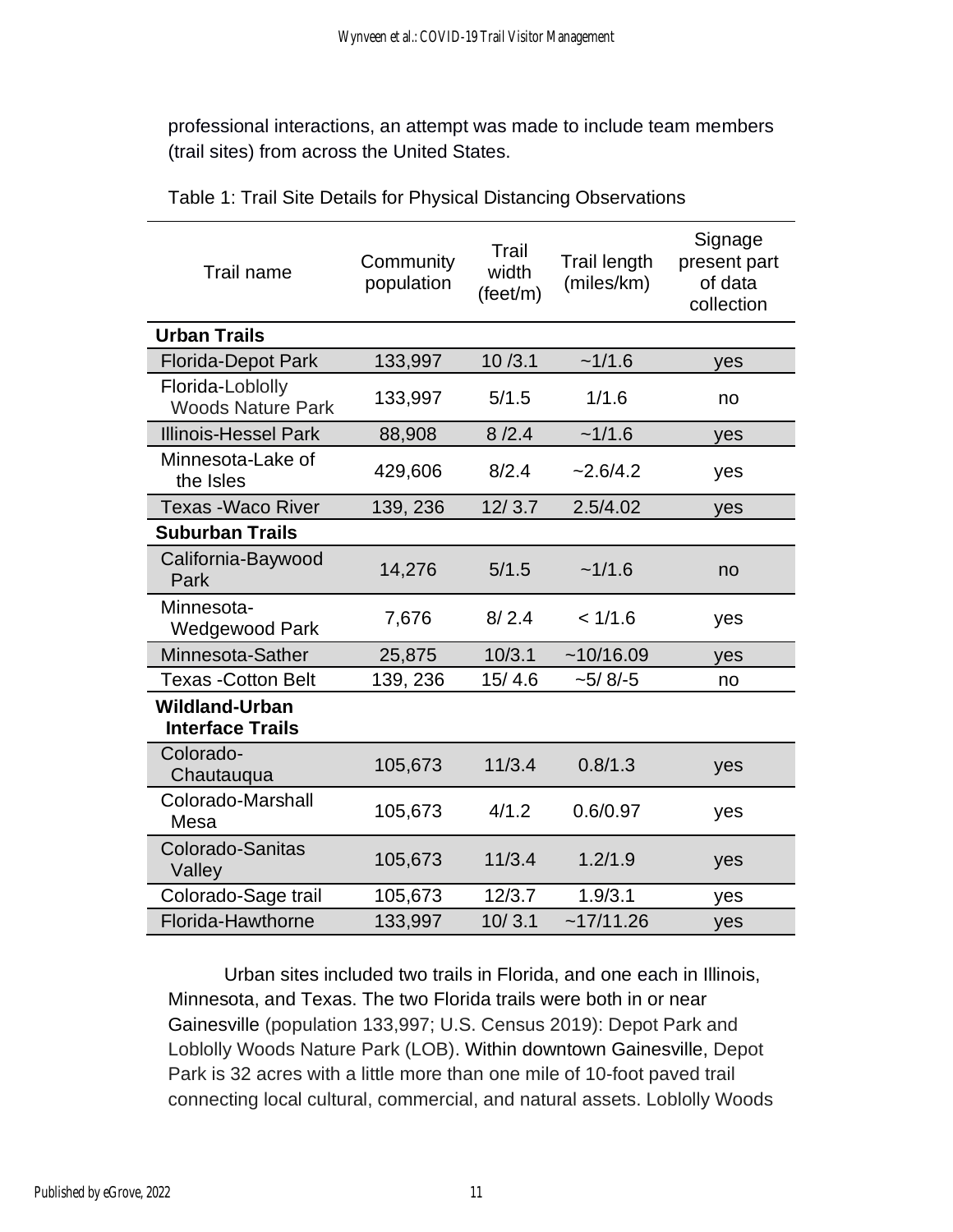Nature Park consists of 159 acres of forest land at the confluence of Hogtown and Possum Creek in northwest Gainesville and contains a onemile system of four- to six- foot wide trails. In Illinois, Champaign's Hessel Park Trail was selected (population 88,909; U.S. Census 2019). The eightfoot wide paved path takes about a mile to loop around the 22.2-acre park, replete with urban park amenities such as a large playground, splash pad, picnic pavilions, tennis courts, and volleyball courts. In Minnesota, Minneapolis's Lake of the Isles (LOI) trail qualified as urban (population 429,606; U.S. Census 2019). Part of the city's chain of lakes, this eightfoot wide, 2.6-mile paved trail borders Lake of the Isles and connects it to other lakes in the area. Waco, Texas's River Trail was the urban site in Texas (population: 139, 236; US Census 2019). The 12-foot-wide trail, about five miles long, serves as a connector trail for downtown Waco and nearby neighborhoods and, as its name implies, is adjacent to two rivers: the Brazos and the Bosque.

Suburban sites included single trails in California and Texas as well as two in Minnesota. Los Osos (population 14,276; U.S Census 2019) includes the Baywood Park Boardwalk and Pier. Situated along the California Central Coast, the five-foot wide boardwalk skirts the Morro Bay Estuary as a loop to various neighborhood walks, an informal beach trail, downtown Baywood Park, and Audubon bird watching lookout, and trails in two nature preserves. In Texas, Waco's city-managed Cotton Belt Trail was a suburban site. This 15-foot wide trail meanders through fields, along a creek, and flows into a city park. Minnesota's two suburban sites were Mahtomedi's Wedgewood Park Trail and White Bear Lake's Sather Trail. Largely a community and neighborhood trail in Mahtomedi (population 7,676; US Census 2019), Wedgewood's trail is eight feet wide and less than one mile long, looping around the 11.25-acre park. In contrast, White Bear Lake's (population 25,875; US Census 2019) ten-foot-wide Sather Trail is part of a larger ten-mile trail system, anchored by two beach areas and connecting two city-owned parks.

Five sites were within the WUI: one in Florida and four in Colorado. In Florida and on the edge of Gainesville, the Gainesville-Hawthorne State Trail was a WUI site. The ten-foot-wide trail is managed by the City of Gainesville and adjacent to a former railroad corridor, which also connects to Paynes Prairie Preserve State Park. The Colorado sites were all located in Boulder, CO (population 105,673; U.S. Quick Facts 2019), and managed by the city. Chautauqua Trail is a 0.8-mile, 11-foot-wide trail that leads to many other trailheads southwest of Boulder. The area is wellknown for opportunities to view wildflowers, valley vistas, and an upward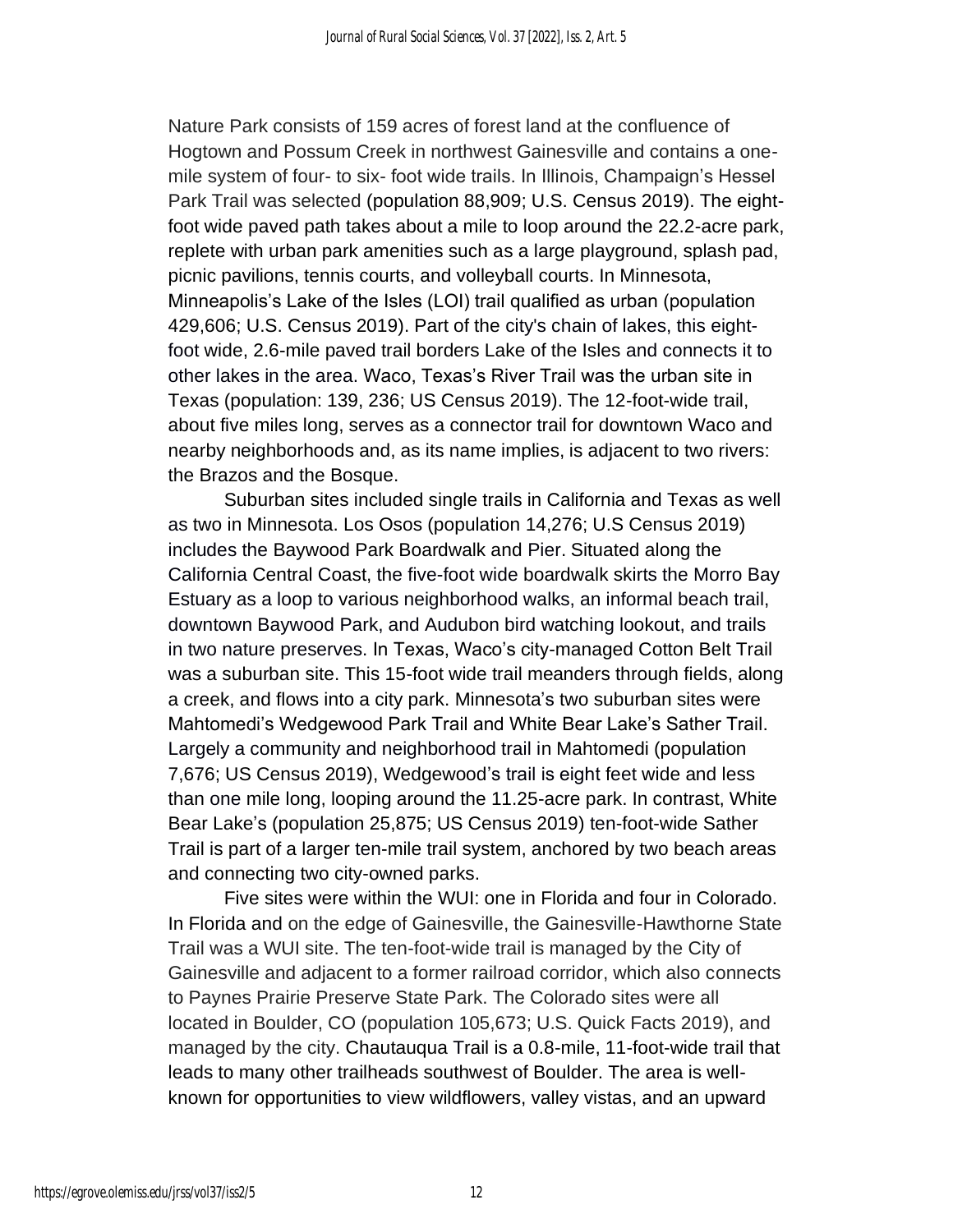view of the Flat Irons. The Sanitas Valley Trail is located northwest of Boulder. This 11-foot-wide trail travels through the valley between Mount Sanitas and Dakota Ridge and offers views of Boulder and the Flat Irons. The next trail, Marshall Mesa, is a 4-foot-wide, 0.6-mile trail that connects the Marshall Valley and Community Ditch Trails. The final trail selected was Sage Trail, a small part of the greater Boulder Valley Ranch Trail. This 1.9-mile, 12-foot-wide trail travels along the farmers' irrigation ditch and was selected as a backup to the Marshall Mesa location when wet trail conditions precluded data collection.

#### *Observation Protocol*

Trail observations ensued using a systematic observation protocol. Informed by past research, the protocol was pilot tested and refined toward more complete and accurate data collection. Observers were trained (via a combination of videos and in-person sessions) on behavior observation and distance estimation (e.g., using small markers to help observers gauge distances). Along each trail, observers were safely and unobtrusively positioned to view trail user groups along a predetermined "observation zone." Observation zone length varied among the sites due to the physical characteristics of the trail, but zone lengths and observer placements were chosen to minimize observation error due to distance and view angle (e.g. observations at a distance less than ~150 ft). Consistent zones at each trail were used to minimize effects of the trail characteristics within the observations.

Our unit of analysis was a visitor group: one or more people travelling together. As a group entered the observation zone, it was observed throughout the zone. Only one group was observed through the zone at a time, regardless of how many other groups entered the zone during that time (unless they interacted with the group being observed). These observations occurred across three months, throughout the day and week between March 29 and June 30, 2020. We divided the day into four observation time blocks (sunrise to 9:59 am, 10:00 am to 1:59 pm, 2:00 to 5:59 pm, and 6:00 pm to sunset) and typically observed between one and two hours to maximize reliability (Rowley 1978). Observations occurred throughout the week avoiding hazardous weather warnings.

#### *Observed and Calculated Variables*

Observers used a pilot-tested worksheet to guide their observations of trail visitor groups. The following observation period characteristics were recorded: date, day of the week, time and length of observation, trail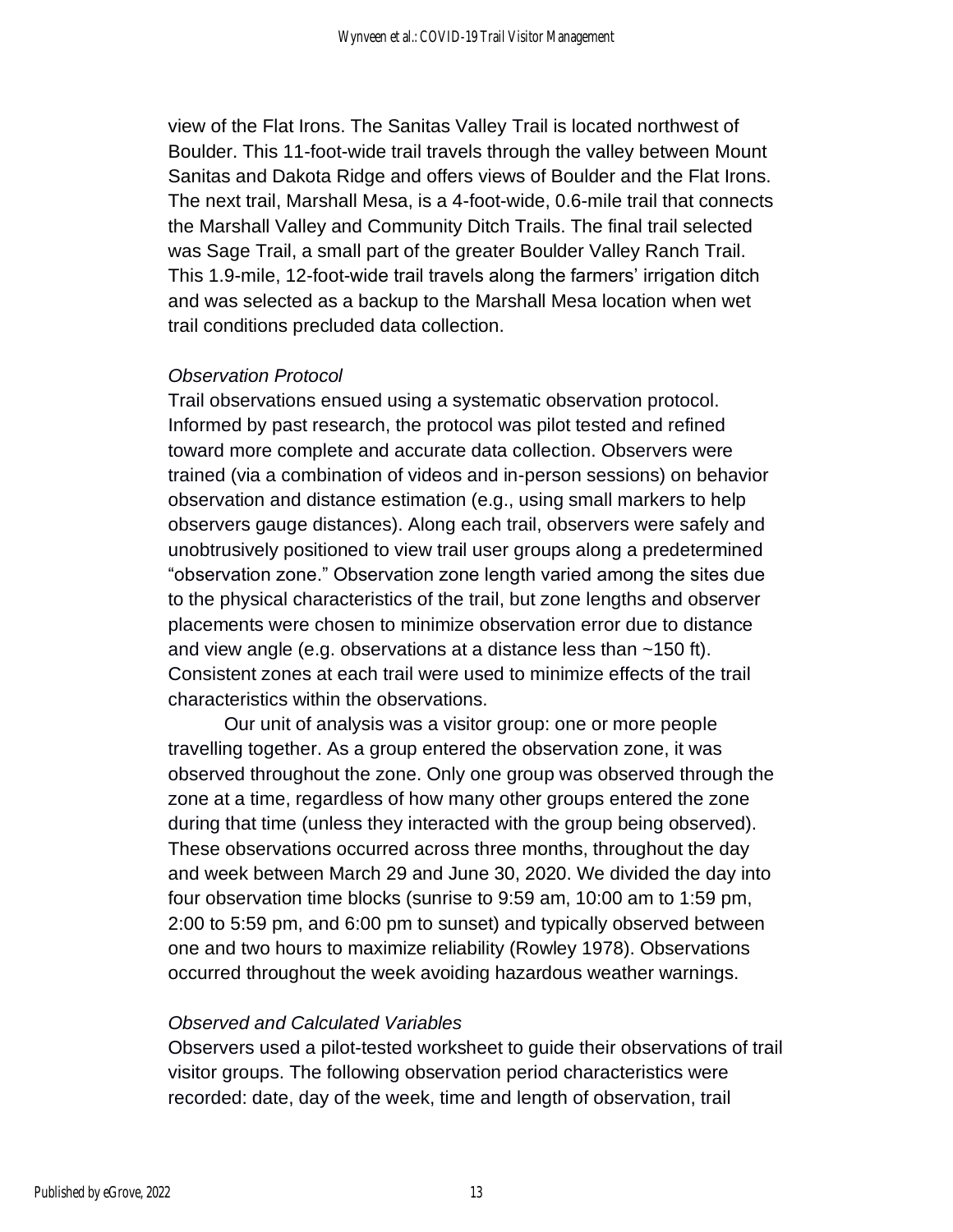location, temperature and weather conditions, and presence of COVID-19 related signage along or near the trail. Regarding visitor group characteristics, pertinent to the current analysis, the observation guide included the number of groups observed, the number of encounters each observed group had with another group, the observed groups' primary activity during the observation period, and the group size. The same group activity and size information was recorded for any party that the observed group encountered. An encounter was defined as two or more groups passing one another, regardless of level of interaction between the parties. Lastly, the observers were prompted to record the distance between the observed group and encountered party (at the closest body parts) within four categories (0=physical contact, 1=.1-2.9 ft, 2=3 to 5.9 ft, and 3=6 ft and over). (It is important to note that while the observers were trained and used markers to aid in judging distances, the definitions of each distance category are not intended to denote a level of precision, but rather we asked observers to place each encounter into one of the four categories using methods taught in the training provided). In addition to the observed information, the data set also included trail width for each of the trails.

Next, we used observed data to calculate other variables for the analysis. Specifically, we used the "count" of the number of observations during an observation period to calculate a maximum number of observations variable. This variable was used as a proxy for trail use density (i.e., the greater the number of observations the greater the use density during the observation period). We also calculated the number of days that had elapsed between the observation date and the stay-at-home order start date for each trail locale. Next, we categorized both the observed group and encountered group size variables. Lastly, we recoded the physical distance observation as either compliant (6 or more feet) or non-compliant (< 6 feet).

Finally, we used UPSAI data to create a variable that indicated local residents' perceptions of the level of development (i.e., rural, suburban, urban) of the census blocks in which the trails were primarily situated. Furthermore, trails located in rural blocks adjacent to more developed areas on at least one side and state or federal protected areas on one or more of the other sides were identified as being in the WUI.

#### *Analysis*

We began our analysis by calculating statistics to describe the groups we observed and the variables we recorded and calculated. In order to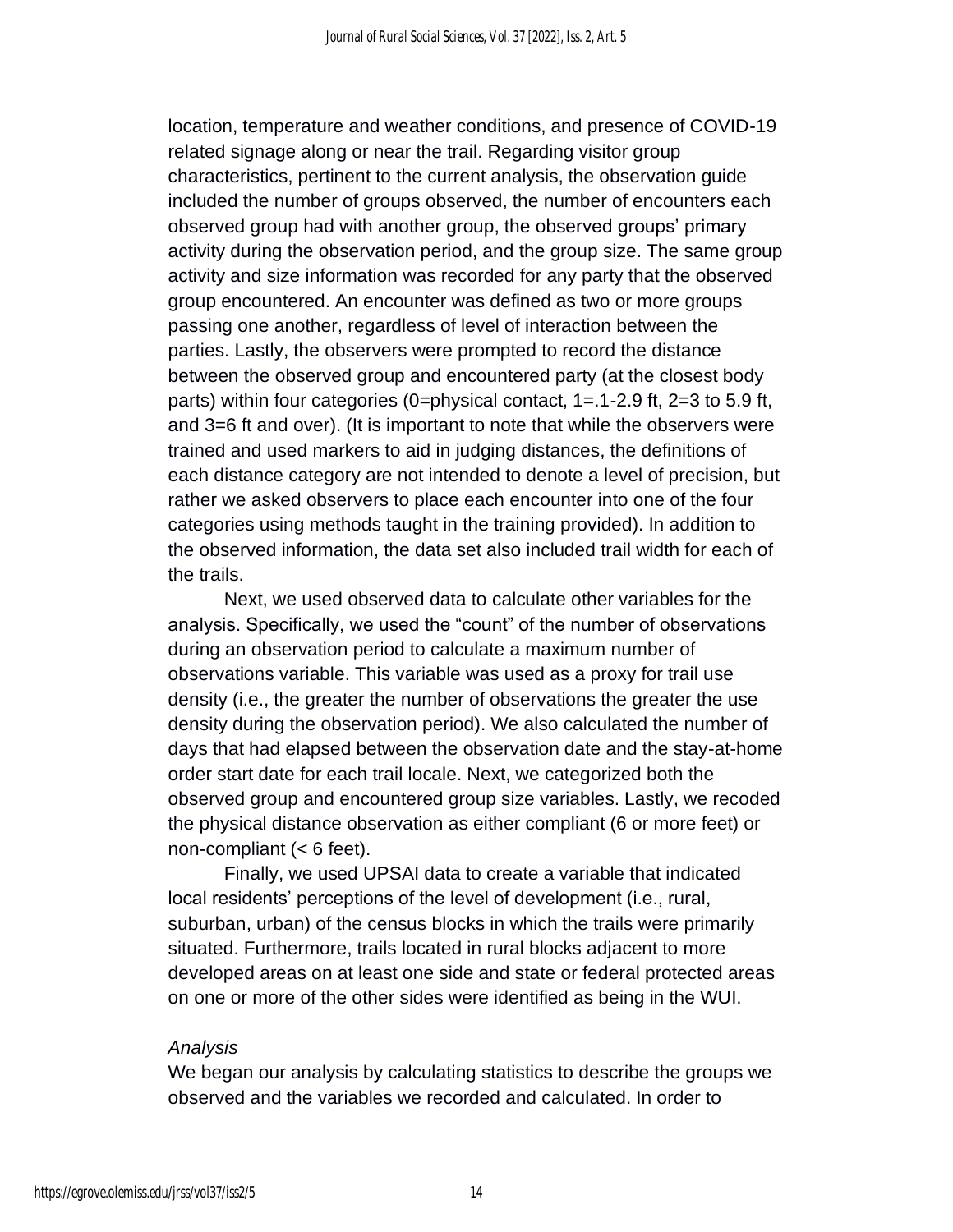explore the associations among management policies and trail visitors' adoption of COVID-19 mitigation behaviors, we conducted binary logistic regression analyses with the physical distance compliance indicator as the dependent variable. After confirming that the data met the regression assumptions, we assessed model fit via the chi-square, Hosmer and Lemeshow test, and pseudo-R-square values. Given the large sample size and sensitivity of the aforementioned statistics/tests to sample size, we also evaluated the accuracy of the model by calculating the predictive efficacy via a variant of the proportional reduction in error statistic (PRE) (White 2013).

#### RESULTS

#### *Observation Description*

During the observation period, our team observed 8,093 groups of trail users resulting in 14,436 unique cases where the observed group may or may not have encountered another group on the trail. Of these cases, 76.3 percent (11,020) involved encounters between two groups. Eightyseven cases had missing data, hence the sample size for this analysis was 10,933 encounters between two visitor groups (a group was defined as 1 or more persons) on the trail. Seventy-nine percent (*n*=8,862) of these encounters took place on trails where at least one COVID-19 related sign was present. Lastly, we calculated the number of days between the encounter observation and the date that stay-at-home orders were implemented in each of the trail locales. The mean number of days that had elapsed was 51.75 (*sd*=24.99).

#### *Group Characteristics*

The 10,000+ encounters were made by observing the interaction of 4,669 observed groups. The observed groups had a mean size of 1.69 (*sd*=.93) and ranged from 1 to 16. Walking/dog walking/walking with a stroller was the most frequently observed activity (*n*=3,227, 69.3 percent). Biking (*n*=653, 14 percent) and running (*n*=548, 11.8 percent) were also frequently engaged in. Skateboarding/scootering (*n*=18, .4 percent), and "other" (*n*=25, .5 percent) or "mixed activity types among individual group members" (*n*=187, 4 percent) were the least participated in activities.

The descriptive statistics for the encountered groups mirrored the observed groups. The encountered group size averaged 1.64 (*sd*=.91) and the most frequently participated in activity was the various forms of walking (*n*=2,575, 55.3 percent) described above. Walking was followed by biking (*n*=704, 15.1 percent) and running (*n*=680, 14.6 percent). Mixed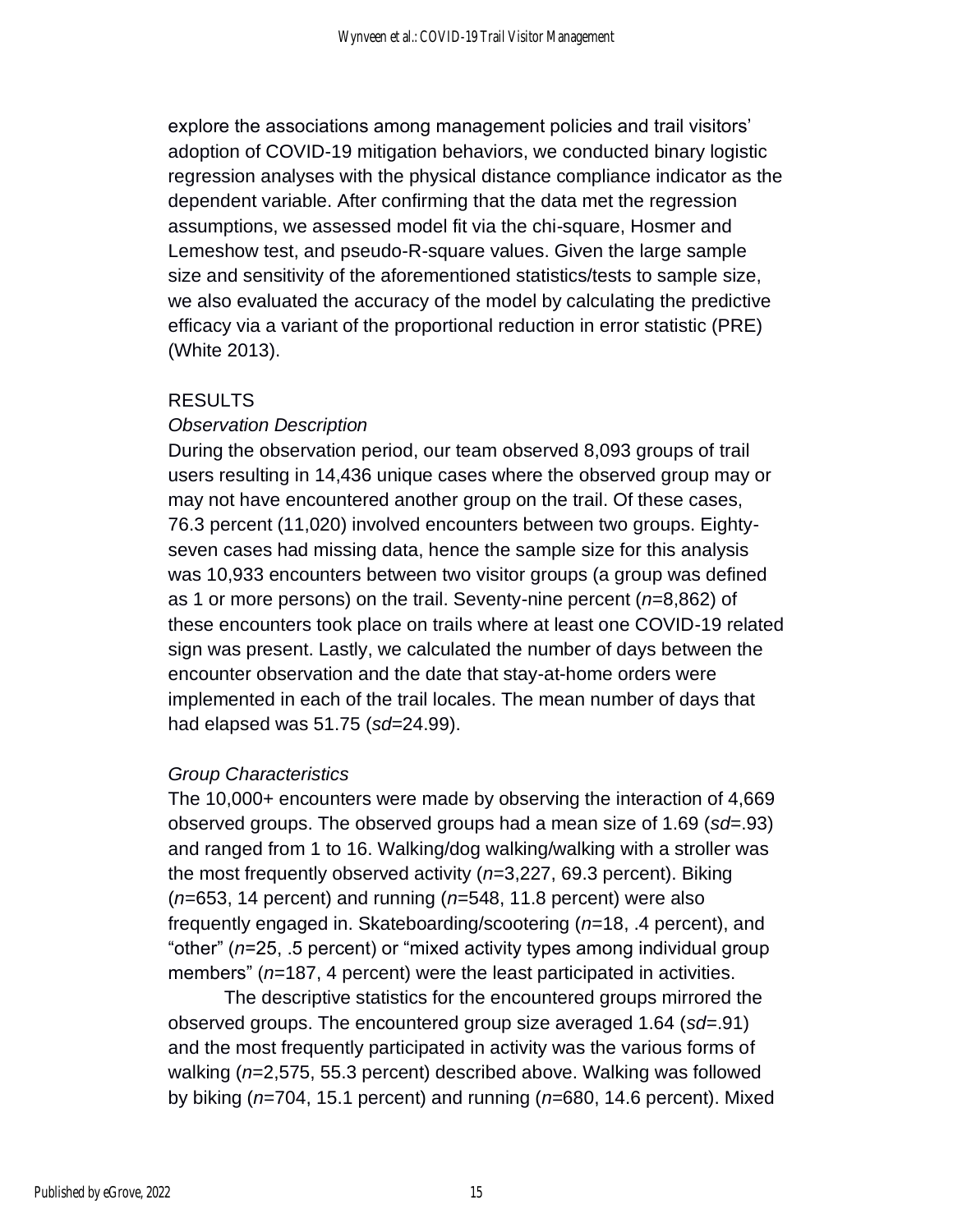activities (*n*=549, 11.8 percent), "other" (*n*=131, 2.8 percent), and skateboarding/scootering (*n*=25, .5 percent) were less frequent.

#### *Physical Distance Compliance*

Regarding the ability of trail users to adhere to physical distancing guidelines while using the trails, 11 (0.1 percent) groups had physical contact, 11.4 percent (*n*=1,245) maintained a .1 to 2.99 ft distance, and 35 percent (*n*=3,826) were separated by 3 to 5.99 ft. Hence, in just over half of the encounters (*n*=5,851, 53.5 percent), the parties were compliant with the recommended 6 ft minimum physical distance between people.

| <b>Policy/Setting Variable</b>                                                                                                    | β      | SE   | Wald   | р       | Odds<br>Ratio |  |  |  |
|-----------------------------------------------------------------------------------------------------------------------------------|--------|------|--------|---------|---------------|--|--|--|
| Number of days between<br>observation and stay-at-<br>home start                                                                  | $-.01$ | .001 | 93.01  | $-.001$ | .99           |  |  |  |
| COVID related sign present <sup>†</sup>                                                                                           | .36    | .054 | 43.55  | $-.001$ | 1.43          |  |  |  |
| Group A size=2*                                                                                                                   | .28    | .063 | 19.18  | $-.001$ | 1.32          |  |  |  |
| Group A size=1*                                                                                                                   | 1.14   | .064 | 317.02 | < .001  | 3.12          |  |  |  |
| Group B size=2*                                                                                                                   | .29    | .066 | 19.16  | $-.001$ | 1.34          |  |  |  |
| Group B size=1*                                                                                                                   | 1.09   | .066 | 276.39 | < .001  | 2.98          |  |  |  |
| Trail Setting=Suburban#                                                                                                           | .56    | .054 | 110.20 | $-.001$ | 1.76          |  |  |  |
| Trail Setting=WUI <sup>#</sup>                                                                                                    | .67    | .051 | 176.95 | $-.001$ | 1.96          |  |  |  |
| Reference categories: <sup>†</sup> sign not present; * group size 3 or greater;                                                   |        |      |        |         |               |  |  |  |
| #urban trail setting                                                                                                              |        |      |        |         |               |  |  |  |
| Group A=observed group; Group B=encountered group<br>$x^2$ =1284.18, p<.001; Nagelkerke $R^2$ =.15; H&L test $x^2$ =15.46, p>.05; |        |      |        |         |               |  |  |  |
| PRE=58.4%                                                                                                                         |        |      |        |         |               |  |  |  |

Table 2: Correlates to Physical Distance Compliance (n=10,933)

In order to determine the correlation between physical distancing and management policy and setting characteristics we conducted a binary logistic regression (Table 2). Our starting model included the following independent variables: days between observation and stay-at-home order, COVID sign presence, level of development, group size of the observed and encountered groups, trail width, and state in which the trail was located. Initial results indicated that the model did not accurately predict physical distancing compliance and could be improved by dropping the trail width and state location variables. Based on the chi-square test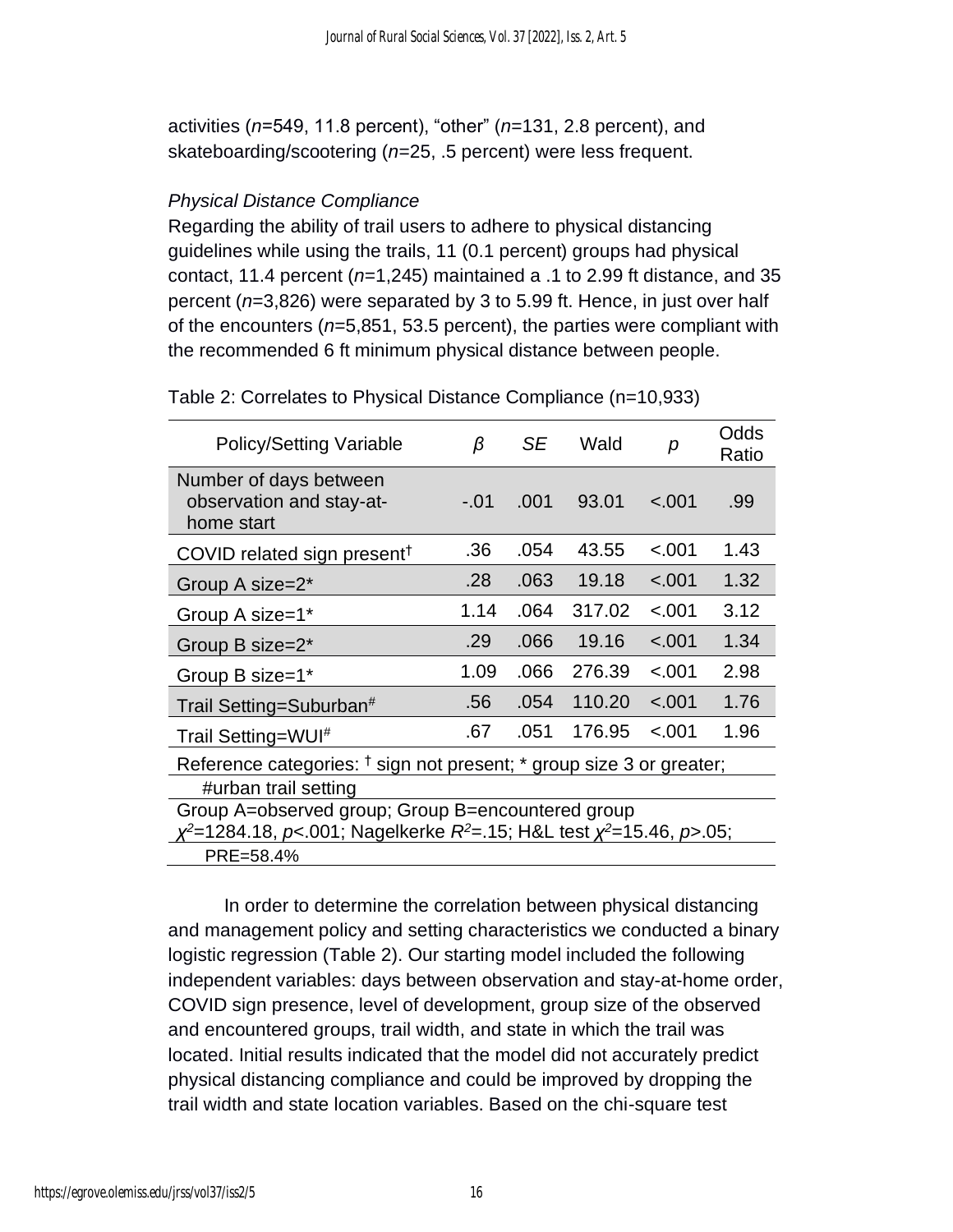(*χ <sup>2</sup>*=1284.18, *p*<.001), pseudo R-square (Nagelkerke *R<sup>2</sup>*=.15), and Hosmer and Lemeshow test (*χ <sup>2</sup>*=15.46, *p*>.05), we determined the final model fit the data. The model correctly predicted 64.2 percent of the physical distancing cases, which was a significant increase over chance as indicated by the proportional reduction in error (PRE=58.4 percent). The data indicated that the hypothesized management policy (i.e., COVID-sign presence and days since stay-at-home order implement), trail setting (i.e., WUI, suburban, and urban), and group size of both the observed and encountered groups, were significantly correlated with physical distancing compliance.

Specifically, for each one-day increase between the observation and the stay-at-home order implementation, there was a one-percent decrease in the likelihood that the encounter would be compliant with the 6-foot distance guideline (*β*=-.01, *s.e.*=.001, *p*<.001). Regarding COVIDrelated signage, the presence of a sign increased the odds of compliance by 43 percent (*β*=.36, *s.e.*=.054, *p*<.001). Group size was also significantly correlated to distancing: as compared to observed groups of three or more people, observed groups of two people increased distance compliance by 32 percent (*β*=.28, *s.e.*=.063, *p*<.001) and single-person groups increased compliance by 312 percent (*β*=1.14, *s.e.*=.064, *p*<.001). Similarly, encountered groups with two people increased the odds of compliance by 34 percent (*β*=.29, *s.e.*=.066, *p*<.001) as compared to groups of three or more. Encountered groups of one increased the odds of distance compliance by almost 300% (*β*=1.09, *s.e.*=.066, *p*<.001). Lastly, the area's level of development was correlated with 6-foot physical-distancing compliance. As compared to urban areas, those using trails set in suburban zones were 76 percent more likely to maintain distance compliance (*β*=.56, *s.e.*=.054, *p*<.001). Correspondingly, trail users in WUI settings were 96 percent more likely than those in urban contexts to comply with physical distance guidelines (*β*=.67, *s.e.*=.051, *p*<.001). Further analysis indicated that significance, relative magnitude, and direction of the correlates described remained even while controlling for encounter rate (i.e., density of trail use) and trail width.

#### **DISCUSSION**

This project sought to identify the impacts of management policies and the contexts in which these policies were enacted on the public's adoption of COVID-19 mitigation behaviors. Following connections outlined in the social-ecological model, the data from the current observational study of trail users at multiple sites across the United States empirically support the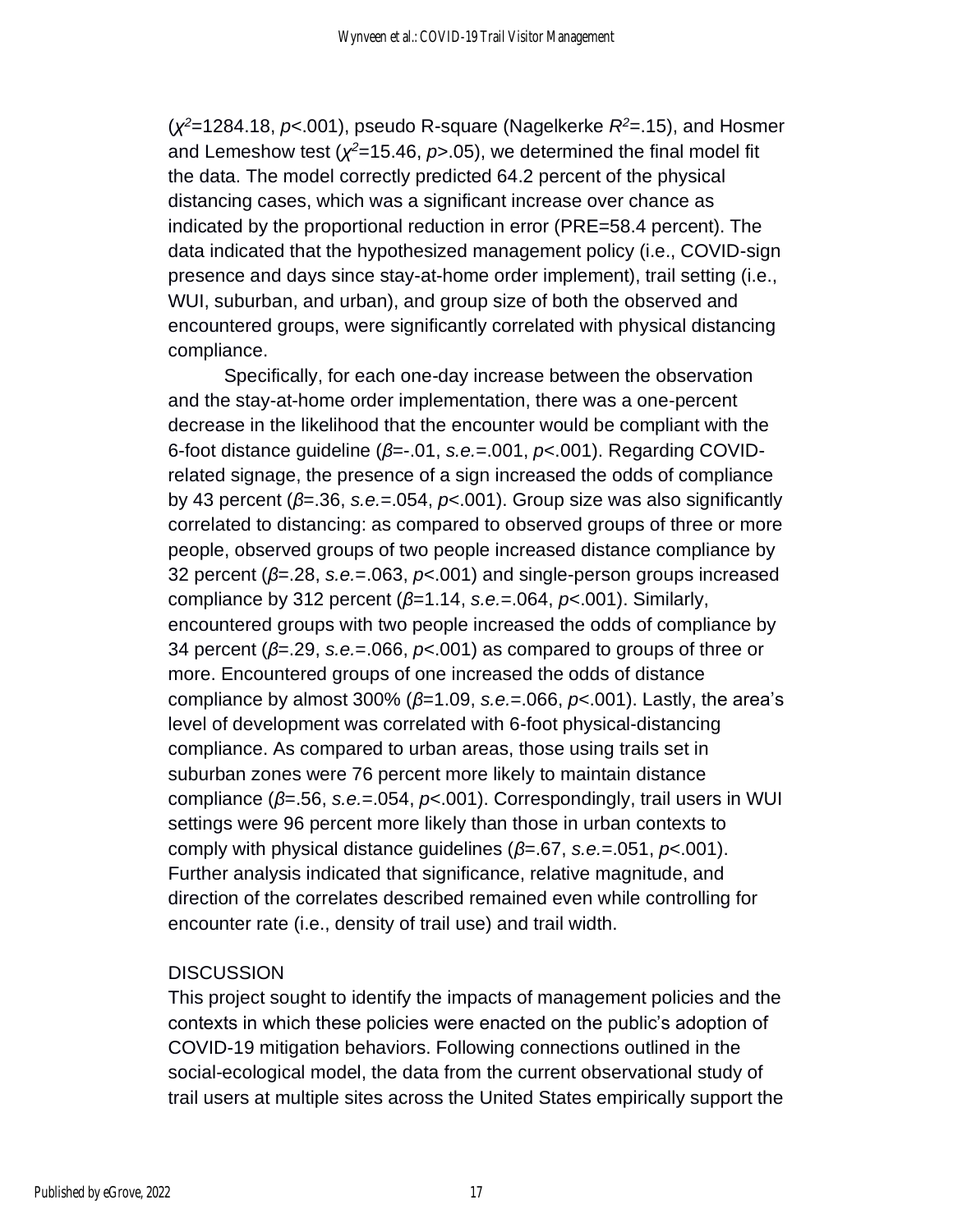roles that policies and setting context play in people's choice to adopt behaviors desired by park and recreation managers. Specifically, group size, presence of COVID-19 related signage, days since implementation of stay-at-home orders, and trail setting (i.e., urban, suburban, or WUI) were correlated with trail visitors' compliance with physical distancing guidelines. These findings contribute to the literature and hold policy implications for the remainder of the current crisis and for the management of park and recreation resources during future pandemics and health crises.

#### *Individual: Individuals' Perception of Group Size*

The observation that as group sizes increase so does the likelihood of physical distance non-compliance corresponds to Kim and Kang's (2021) observed association between crowding and risk perception in outdoor recreation activities during the COVID-19 pandemic. Both sets of data suggest that messaging and other forms of education about disease transmission raise trail visitors' sensitivity to visitor density and its relationship to risk. These risk perceptions influence individuals' likelihood to adopt a behavior that lowers proximate crowding and risk, which in turn increases physical distance. If true, managers should be able to lower the sense of crowding, perceived risk, and disease transmission by implementing one or more of the following use policies: limit the total number of trail users at a given time, mandate direction of travel on trails to minimize encounters, institute a lottery or queue system, and/or limit group size on the trail. Not only will these actions limit individual contact, but they will also raise individuals' awareness of the need for disease mitigation behavior (assuming that the rationale for the management actions is explained). Future studies should explore the effect strength of each of these possible management actions on distancing compliance.

#### *Community: Signage*

Beyond the psychological phenomenon occurring at the individual level, communication of social norms at the community level have also been posited to influence people's behavior (Campbell at al. 2019). In the current study signs were indicators of such communication. Sign presence varied greatly at the study sites: some never had signs and others had signs posted for lesser or greater portions of the data collection period. Given the mixed results concerning the effectiveness of sign messaging, our finding that sign presence was correlated with physical distancing compliance is encouraging in regard to mitigation of the COVID-19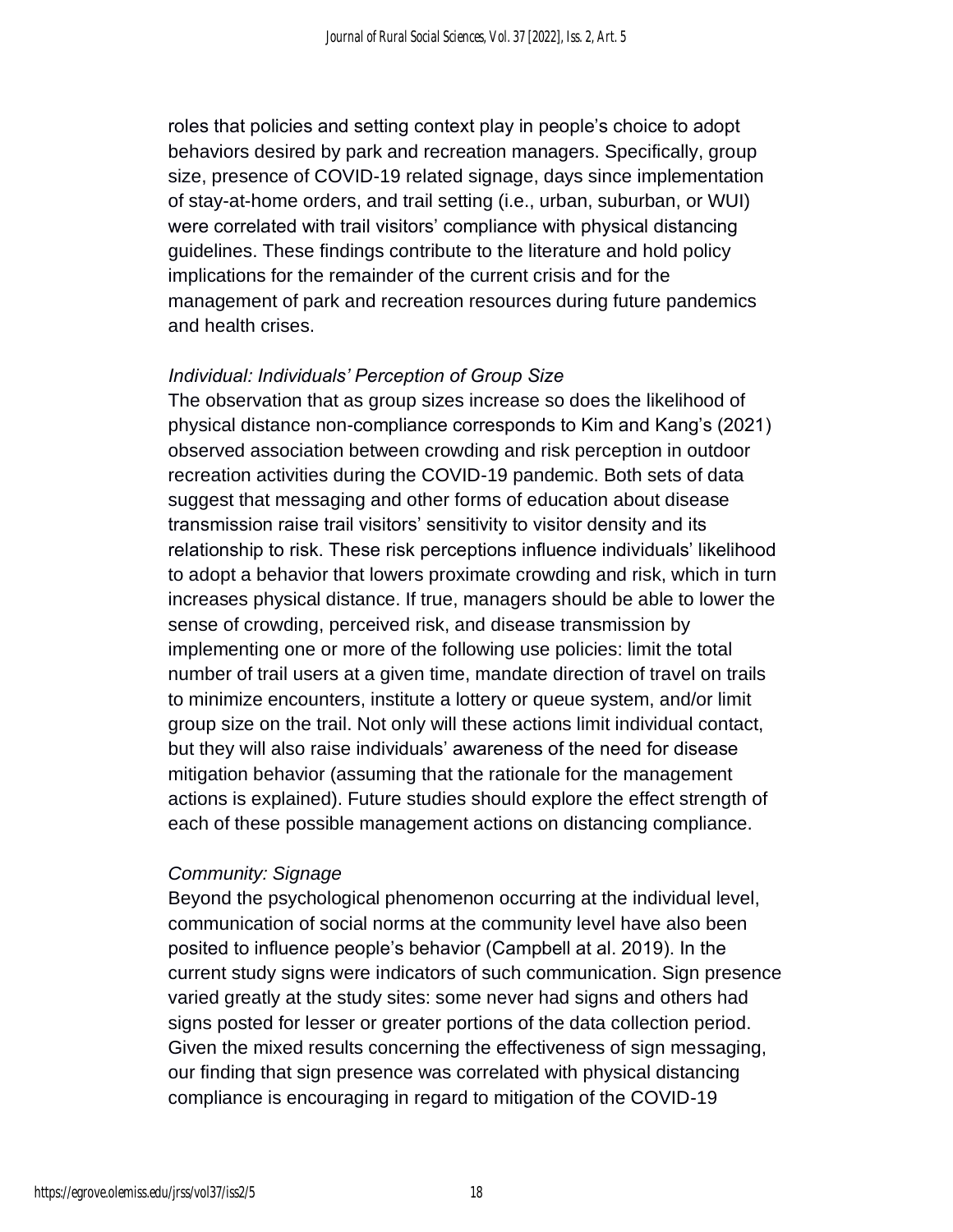pandemic and supports Kellaris et al.'s (2020) similar results regarding signs in shopping centers. One possible explanation of why signage seems to be effective during COVID-19, but not in the context of other concerns (e.g., McMahan et al. 2018 and Hendricks et al. 2001) may be that COVID-19 signs are reinforcing and reminding trail users of messages simultaneously spread across multiple mediums (to a much greater extent in response to the COVID-19 global pandemic than most other information campaigns). In contrast, studies that have found signs to be ineffective often involve behaviors specific to one issue, at a certain site, with messaging first being experienced at that site. Whether or not this explanation is accurate was beyond the scope of this observation study, but it does deserve further exploration in future research. Hence, the implication for policy is that managers should use signage to effect behavior change, especially when the signs coincide with other messaging techniques. To have the greatest impact, greenspace managers should work to ensure that signs along the trail reinforce messaging promoted by other community organizations (e.g., public health district, state and local government leaders, community groups, and schools). Future research should explore the effect of sign quantity, placement location, and content.

#### *Societal: Urbanization Level and Stay-at-Home Orders*

Lastly, our data indicated that differences in societal factors, as measured indirectly via trail setting, were correlated with physical distancing compliance. The less developed the context in which the trail was located (urban to WUI), the more likely trail visitors were to maintain at least a 6 foot distance between one another. Although our data do not provide insight as to the cause of this relationship, previous literature provides some possible explanations. For instance, rural residents "tend to be older, sicker, and more likely to be underinsured or uninsured than their urban counterparts" (Adunlin et al. 2021:169). Hence, it may be possible that users of rural trails/trail sections may be more prone to adopt protective behaviors. Alternatively, visitors to less developed areas prefer less crowded settings when recreating (Manning 2011). Conversely, it may be that those living in urban settings and using urban trails are more comfortable being in close proximity to one another due to their lived experiences prior to the pandemic (Burton et al. 2021). Therefore, it is possible that WUI trail visitors consciously (or subconsciously) adopt behaviors that spread themselves out from others along the trail. As these data indicated that trail width did not improve the model, we suggest that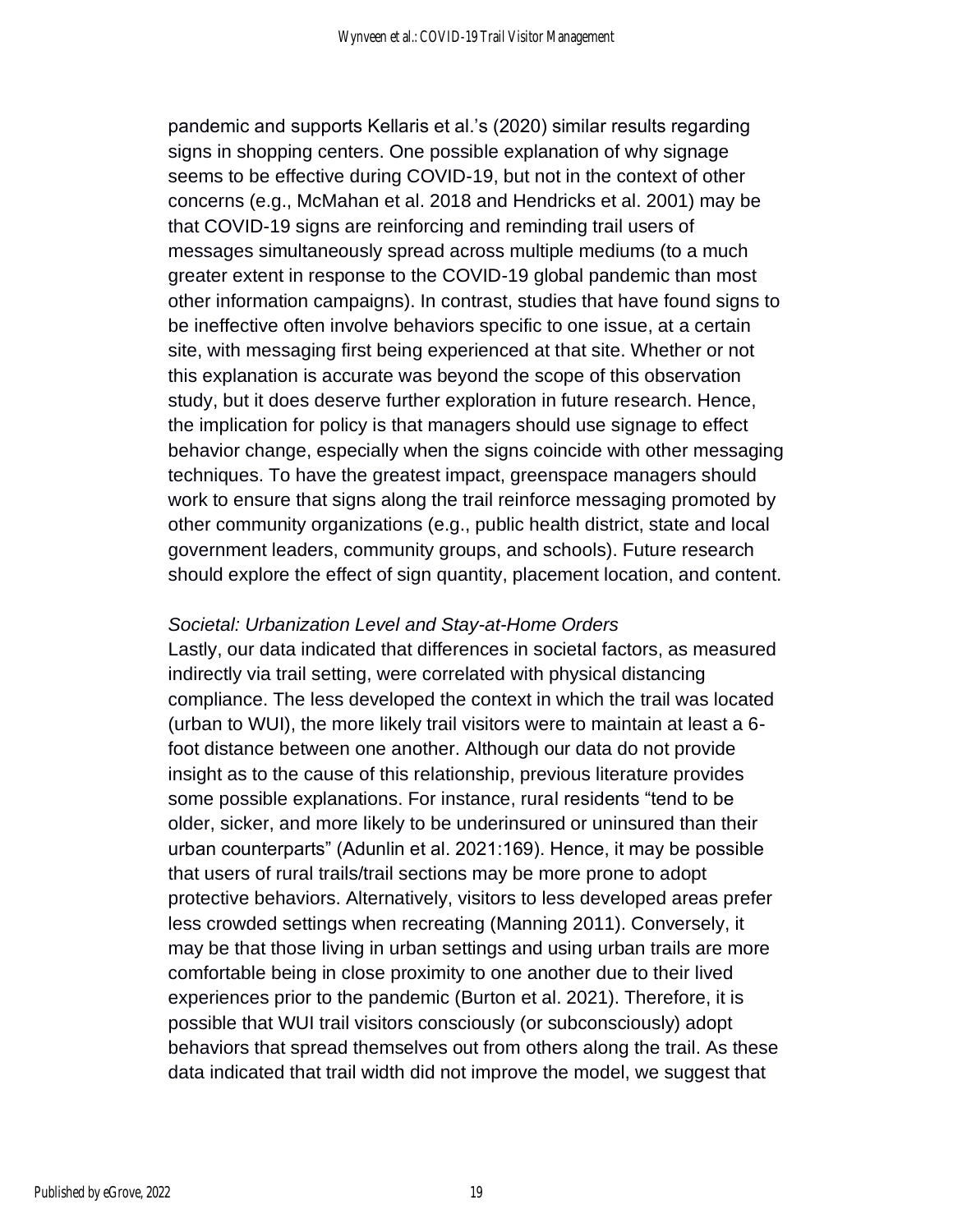these socio-psychological factors of place play a greater role in the correlation identified than some of the physical characteristics of place.

While not all the contextual factors and motivations suggested are directly linked to physical distancing compliance, they all have the same end result on the transmission of disease. Moreover, park and greenspace managers, alone, cannot change the root causes of societal issues, such as health inequality between urban and rural areas. However, managers can recognize the social and environmental factors that impact visitors to the trails and parks they manage. In doing so they can develop programs and make management decisions in light of these factors (e.g., healthy living programs that encourage exercise outdoors). Specific to these data, our findings suggest that managers should focus their efforts on adopting active disease mitigation policies (e.g., use of volunteer trail ambassadors to actively remind people to distance or follow mask mandates) on more developed trail segments (where a greater need to further encourage distancing has been identified) and use more passive reminders and strategies (e.g., signage) for less developed trails.

Besides the level of development in which the trails were situated, the data also indicated an effect of stay-at-home orders. Similar to Hamidi and Zandiatashbar (2021) where time was inversely related to COVID-19 travel, data indicated that as time passed since the stay-at-home order implementation, trail physical distancing compliance declined. These observations may be explained by a range of socio-psychological factors, including pandemic fatigue (Alexander and Karger 2021) or epidemiological and demographic profiles (e.g., personal knowledge or impact of COVID-19 infection and age, and/or political ideology) (Kosnik and Bellas 2020). Identifying the specific cause of the behavior observed is beyond the scope of this investigation, but nonetheless the correlation does hold policy implications. For example, if managers know that stay-athome orders provide diminishing returns on disease mitigation behaviors along trails, then it is important for them to adopt other use policies early on in a pandemic. Beyond the mitigation strategies already described, in line with the harm reduction framework, 2020 saw several metropolitan regions close streets to motor vehicles and open them up to pedestrians to ease congestion and increase physical distance between users. Again, these policy actions serve not only to increase recreational space allowing for greater physical distancing, but also serve as reminders that influence the individuals' knowledge and perceptions concerning disease mitigation.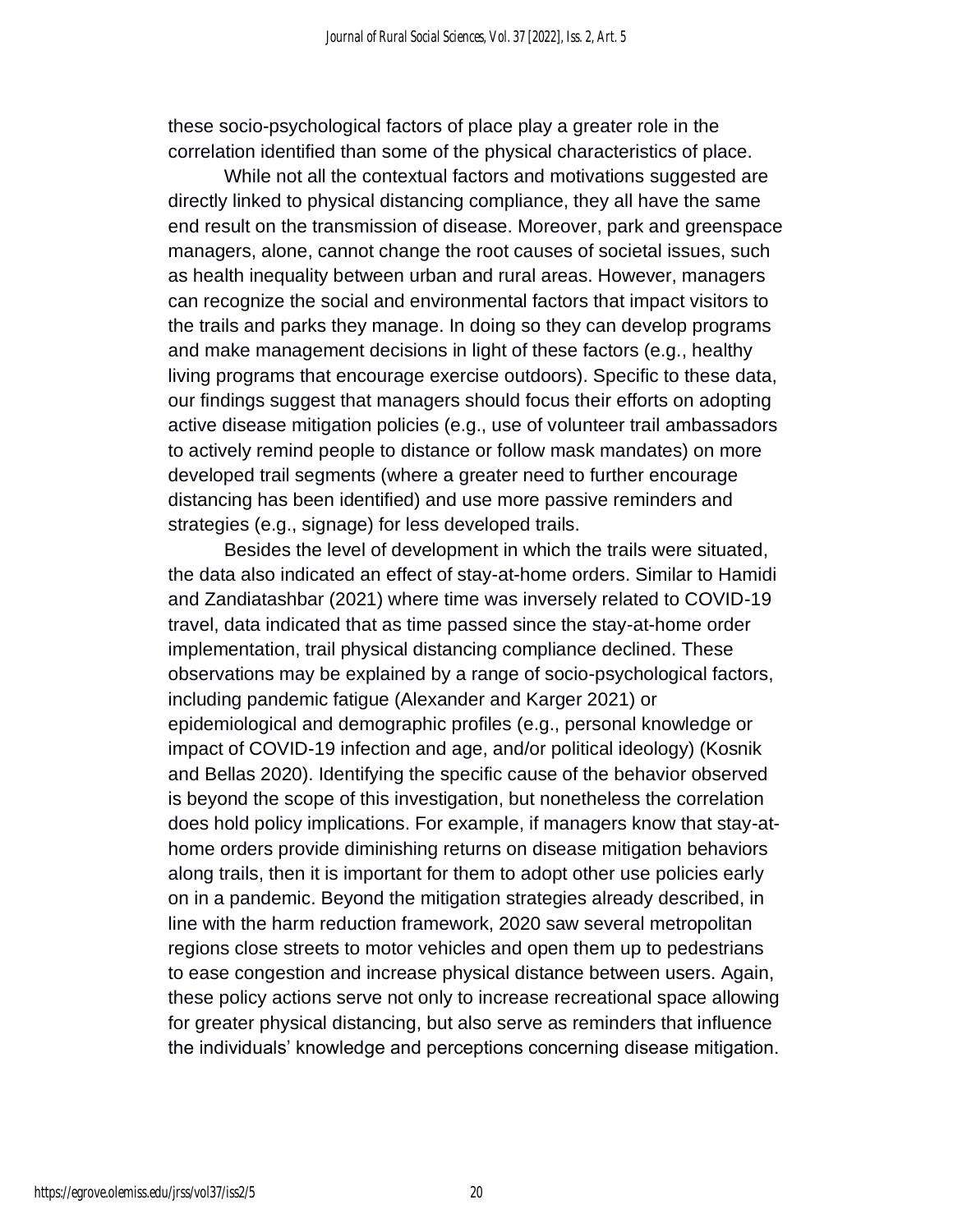#### *Limitations*

As with all investigations, this study was limited in several ways. Most notable, our study was observational in nature. Ideally, we would have been able to combine our observations with a survey, focus-group, or quasi-experimental design study to understand the motivation for the behaviors observed. However, the realities of research safety or the moratorium on in-person research at most universities set in place during the COVID-19 pandemic made such methods impossible. Furthermore, given the range of physical and other contextual differences between the trails and management policies represented in this study, it was not possible to record or observe all the possible antecedents to physical distance compliance. Hence, we may have inadvertently missed recording pertinent data. In sum, these limitations and the areas of research needs cited above leave ample room for future research regarding recreation visitors' responses to policies designed to limit disease transmission during this and future pandemics.

#### **CONCLUSION**

Our observations of the contextual and policy related drivers of physical distance among trail visitors during the COVID-19 pandemic is one of the few studies based on observations of actual behavior to date. Most previous articles have been editorial essays or reports of surveys regarding behavioral intentions. Moreover, to our knowledge, this is the first set of empirical data to document the association between place (i.e., urbanization level) and physical distancing compliance in a recreational setting. Furthermore, the longitudinal and multi-site nature of this project allowed us to make inferences on the effect, over time, of sign presence and stay-at-home order start dates at various locations. Hence, this article contributes to the literature in that it relates trail context and policy implications to a range of topics in the literature (e.g., crowding, managing along the urban-rural continuum, signage, and public health policy) and provides evidence supporting the notion that public health issues can be addressed by examining the various SEM layers. Furthermore, we have provided data-based recommendations for a range of policy decisions park and recreation managers currently face in the ongoing COVID-19 pandemic and are likely to face in the next public health emergency.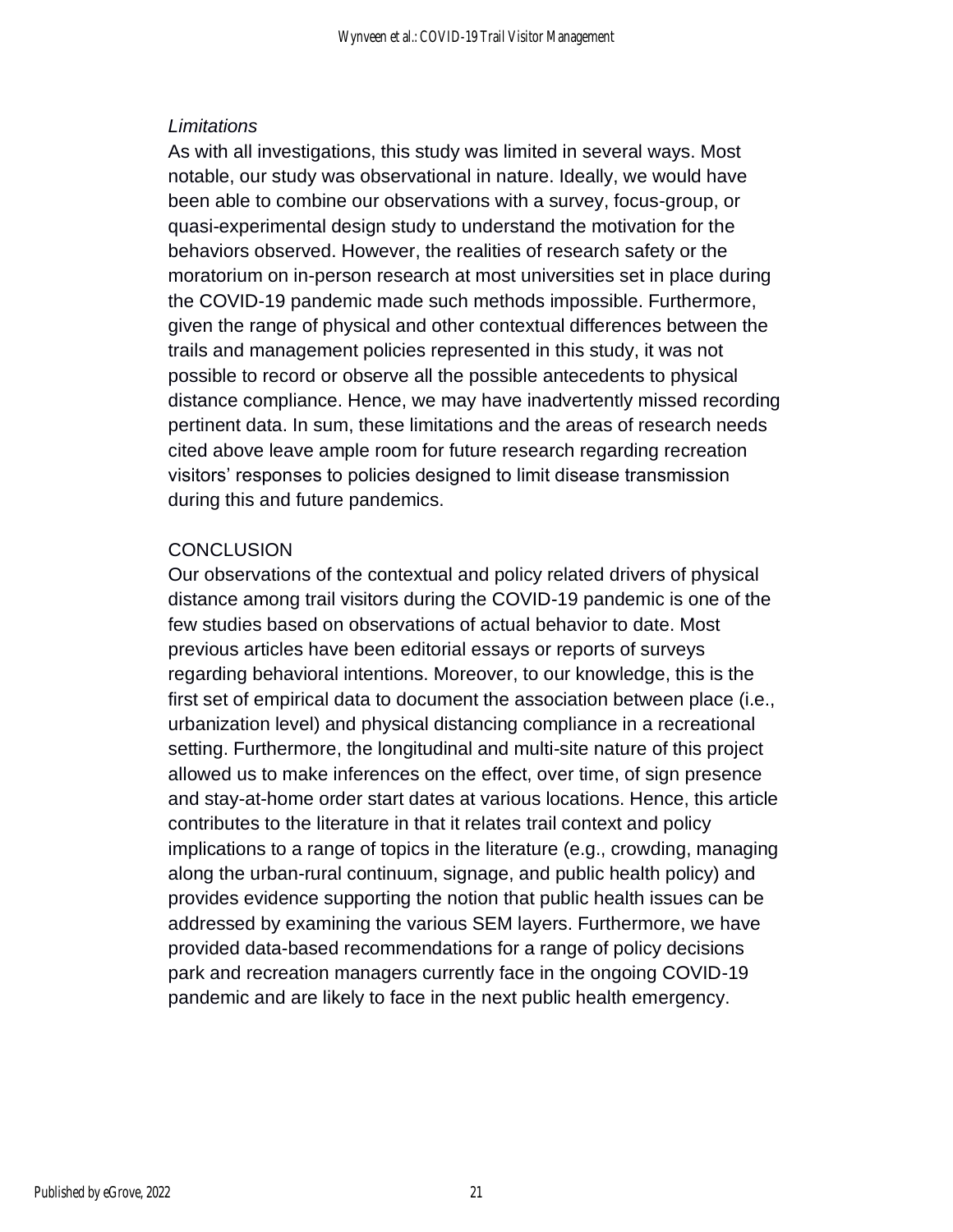#### ACKNOWLEDGMENTS

The authors thank the volunteers, interns, and staff who collected, entered and cleaned data through Boulder Open Space and Mountain Parks, Baylor University, the University of Florida, and University of Minnesota.

#### DISCLOSURE STATEMENT

No potential conflict of interest was reported by the authors.

#### REFERENCES

- Alexander, Diane, and Ezra Karger. 2021. "Do Stay-at-Home Orders Cause People to Stay at Home? Effects of Stay-at-Home Orders on Consumer Behavior." FRB of Chicago Working Paper No. 2020-12, Retrieved September 22, 2021 (doi.org/10.1162/rest\_a\_01108).
- Adunlin, Georges, A. Christson Adedoyin, Oreoluwa Adedoyin, Anuli Njoku, Yemisi Bolade-Ogunfodun, and Bolanle Bolaji. 2021. "Using the Protection Motivation Theory to Examine the Effects of Fear Arousal on the Practice of Social Distancing During the COVID-19 Outbreak in Rural Areas." *Journal of Human Behavior in the Social Environment* 31(1-4):168-172. doi: doi.org/10.1080/10911359.2020.1783419.
- Bearman, Gonzalo, Rachel Pryor, Rebecca Vokes, Kaila Cooper, Michelle Doll, Emily J. Godbout, and Michael P. Stevens. 2020. "Reflections on the COVID-19 Pandemic in the USA: Will We Be Better Prepared Next Time?" *International Journal of Infectious Disease* 96:610-613. doi: https://doi.org/10.1016/j.ijid.2020.05.059.
- Bradford, Lori, and Norman McIntyre. 2007. "Off The Beaten Track: Messages as a Means of Reducing Social Trail Use At St. Lawrence Islands National Park." *Journal of Park & Recreation Administration* 25(1):1-21.
- Bronfenbrenner, Urie. 1979. *The Ecology of Human Development: Experiments by Nature and Design*. Cambridge, MA: Harvard University Press.
- Bucholtz, Shawn, Emily Molfino, and Jed Kolko. 2020. "The Urbanization Perceptions Small Area Index: An Application of Machine Learning and Small Area Estimation to Household Survey Data." Unpublished manuscript. Retrieved February 1, 2021 (https://www.huduser.gov/portal/AHS-neighborhood-descriptionstudy-2017.html#small-area-tab).
- Burton, Alexandra, Alison McKinlay, Jo Dawes, Anna Roberts, Wendy Fynn, Tom May, and Daisy Fancourt. 2021. "Understanding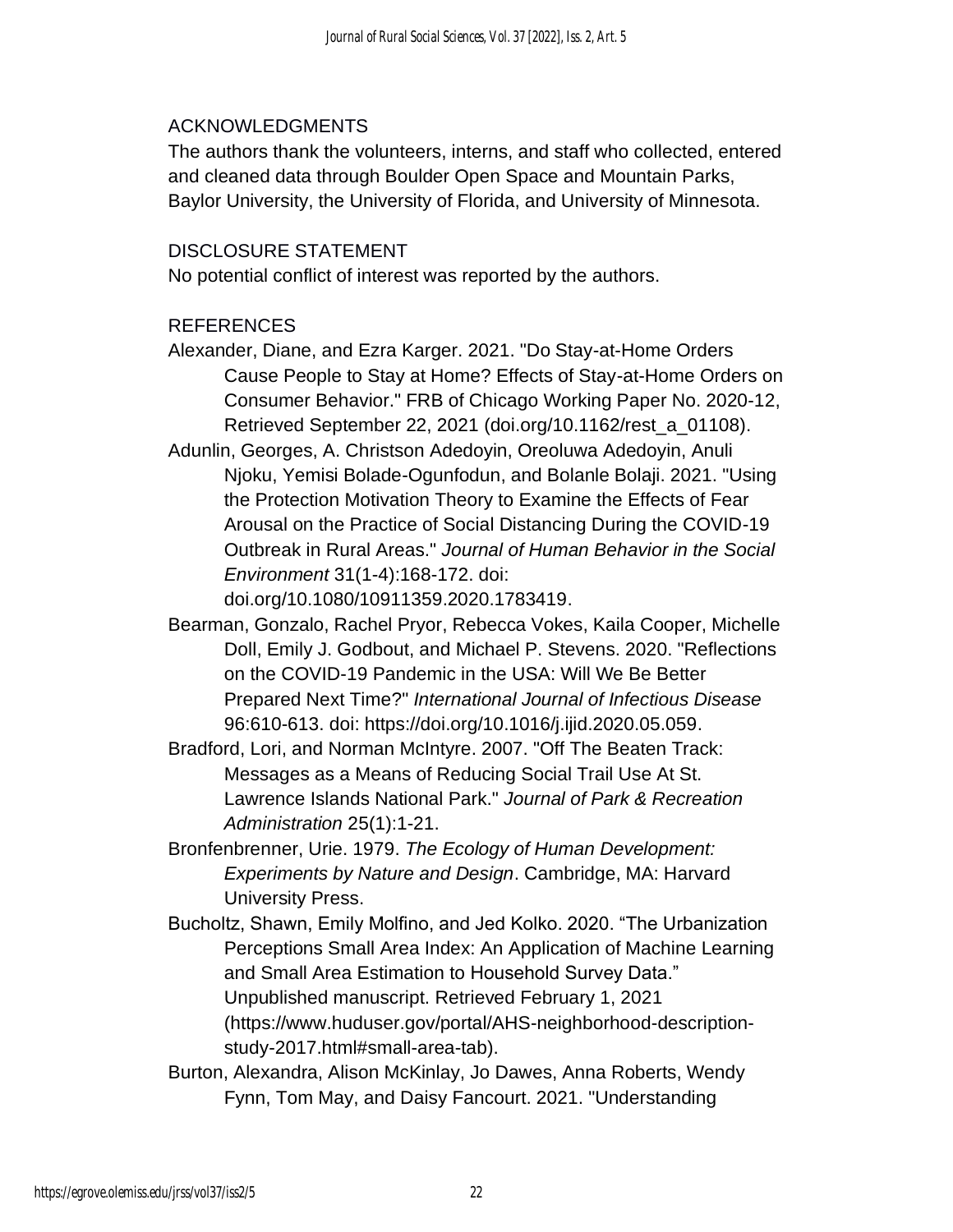Barriers and Facilitators to Compliance with UK Social Distancing Guidelines During the COVID-19 Pandemic: A Qualitative Interview Study*.*" *PsyArXiv*. Retrieved August 18, 2021 (https://doi.org/10.31234/osf.io/k4wqh).

- Campbell, Lindsay, Heather McMillen, and Erika Svendsen. 2019. "The Written Park: Reading Multiple Urban Park Subjectivities Through Signage, Writing, and Graffiti." *Space and Culture* 24(2):276-294. doi: doi.org/10.1177%2F1206331218820789.
- Casola, Allison, Brianna Kunes, Amy Cunningham, and Robert Motley. 2021. "Mask Use During COVID-19: A Social-Ecological Analysis." *Health Promotion Practice* 22(2):152-155. doi: doi.org/10.1177/1524839920983922.
- Centers for Disease Control and Prevention (CDC). 2004. "Sexual Violence Prevention: Beginning the Dialogue." Atlanta, GA: Centers for Disease Control and Prevention. Retrieved August 1, 2021 (https://www.cdc.gov/violenceprevention/pdf/svprevention-a.pdf).
- Centers for Disease Control and Prevention (CDC). April 11, 2020a. "Guidance for Administrators in Parks and Recreational Facilities." Retrieved March 15, 2021 [\(https://web.](https://web/)archive.org/web/ 20200411220208/. [https://www.cdc.gov/coronavirus/2019](https://www.cdc.gov/coronavirus/2019-ncov/community/) [ncov/community/](https://www.cdc.gov/coronavirus/2019-ncov/community/) [parks-rec/park-administrators.html\)](https://web.archive.org/web/20200411220208/%20https:/www.cdc.gov/coronavirus/2019-ncov/community/parks-rec/park-administrators.html).
- Centers for Disease Control and Prevention (CDCb). June 9, 2020b. "Guidance for Administrators in Parks and Recreational Facilities." Retrieved March 15, 2021

(https://web.archive.org/web/20200609113944/https://www. cdc.gov/ coronavirus/ 2019-ncov/community/parks-rec/parkadministrators.html).

Centers for Disease Control and Prevention (CDC). May 17, 2021. "Interim Public Health Recommendations for Fully Vaccinated People." Retrieved August 1, 2021 (https://www.cdc.gov/coronavirus/2019-ncov/vaccines/fully-

vaccinated-guidance.html).

- Clinical and Translational Science Awards Community Engagement Key Function Committee Task Force on the Principles of Community Engagement (CTSA). (2011). *Principles of Community Engagement. 2nd ed*. Bethesda, MD: National Institutes of Health.
- Folk, Amanda L., Brooke E. Wagner, Samantha L. Hahn, Nicole Larson, Daheia J. Barr-Anderson, and Dianne Neumark-Sztainer. 2021. "Changes to Physical Activity During a Global Pandemic: A Mixed Methods Analysis Among a Diverse Population-Based Sample of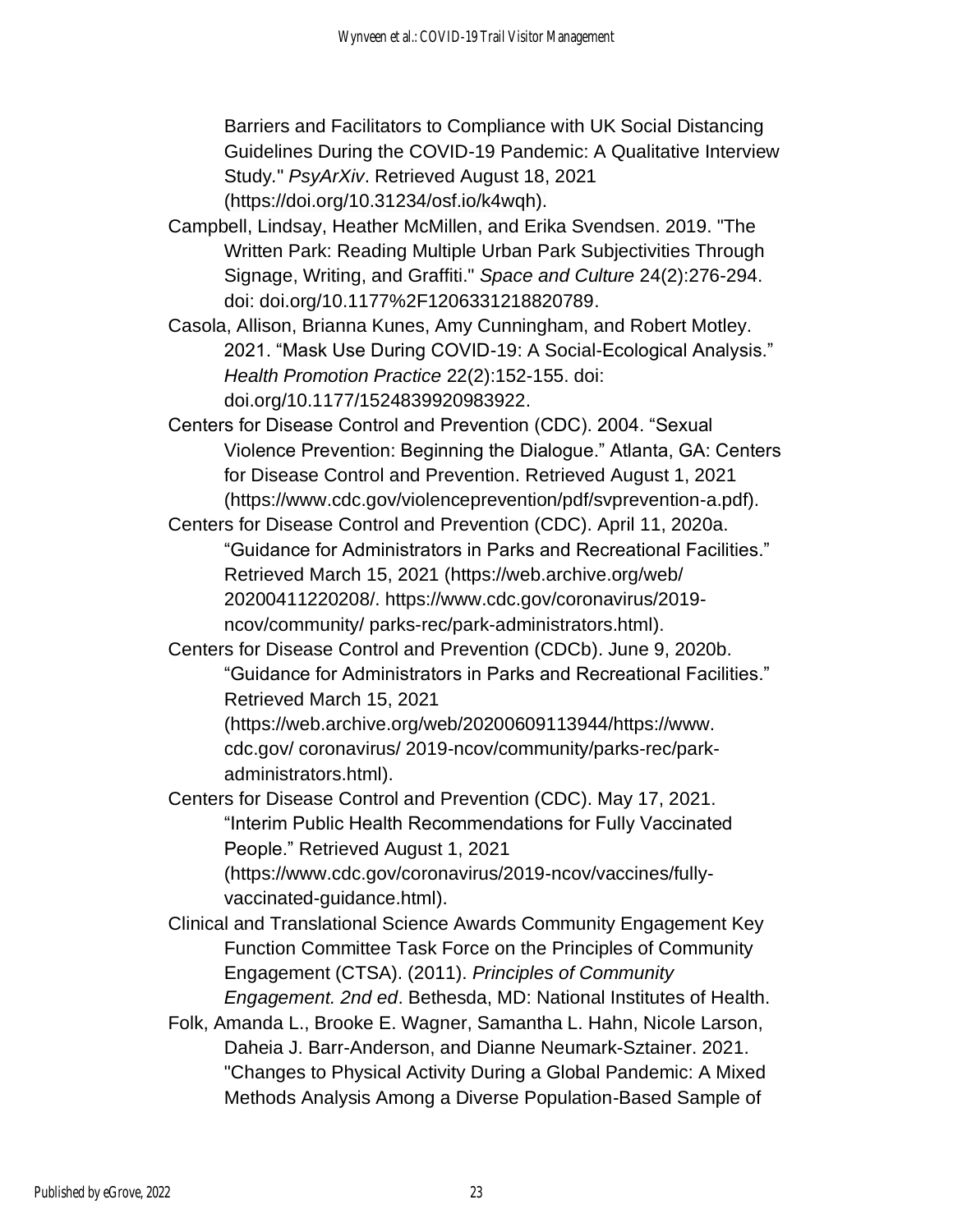Emerging Adults in the U.S." *International Journal of Environmental Research and Public Health* 18(7):3674. doi: doi.org/10.3390/ijerph18073674.

- Gao, Song, Jinmeng Rao, Yuhao Kang, Yunlei Liang, Jake Kruse, Dorte Dopfer, Ajay K. Sethi, Juan Francisco Mandujano Reyes, Brian S. Yandell, and Jonathan A. Patz. 2020. "Association of Mobile Phone Location Data Indications of Travel and Stay-at-Home Mandates with Covid-19 Infection Rates in the U.S." *JAMA Network Open* 3(9):e2020485. doi: 10.1001/jamanetworkopen.2020.20485.
- Godtman Kling, Kristin, Peter Fredman, and Sandra Wall-Reinius. 2017. "Trails for Tourism and Outdoor Recreation: A Systematic Literature Review." *Tourism: An International Interdisciplinary Journal* 65(4):488-508.
- Goh, Edmund. 2020. "Breaking the Rules to Venture Off-Trail at National Parks: Exploring Salient Beliefs Through a Planned Behaviour Approach." *Tourism Recreation Research* 45(2):277-283. doi: doi.org/10.1080/02508281.2019.1679526.
- Grzywacz, Joseph, and Juliana Fuqua. 2000. "The Social Ecology of Health: Leverage Points and Linkages." *Behavioral Medicine* 26(3):101-115. doi: doi.org/10.1080/08964280009595758.
- Guo, Tian, Jordan Smith, Yu-Fai Leung, Erin Seekamp, and Roger Moore. 2015 "Determinants of Responsible Hiking Behavior: Results from a Stated Choice Experiment." *Environmental Management* 56(3):765- 776. doi: doi.org/10.1007/s00267-015-0513-1.
- Hamidi, Shima, and Ahoura Zandiatashbar. 2021. "Compact Development and Adherence to Stay-at-home Order During the COVID-19 Pandemic: A Longitudinal Investigation in the United States." *Landscape and Urban Planning* 205:103952. doi: doi.org/10.1016/j.landurbplan.2020.103952.
- Hendricks, William, Roy Ramthun, and Deborah Chavez. 2001. "The Effects of Persuasive Message Source and Content on Mountain Bicyclists' Adherence to Trail Etiquette Guidelines." *Journal of Park & Recreation Administration* 19(3):38-61.
- Hockett, Karen, Jeffrey Marion, and Yu-Fai Leung. 2017. "The Efficacy of Combined Educational and Site Management Actions in Reducing Off-Trail Hiking in an Urban-Proximate Protected Area." *Journal of Environmental Management* 203(1):17-28. doi: doi.org/10.1016/j.jenvman.2017.06.073.
- Kellaris, James J., Karen Machleit, and Donald R. Gaffney. 2020. "Sign Evaluation and Compliance Under Mortality Salience."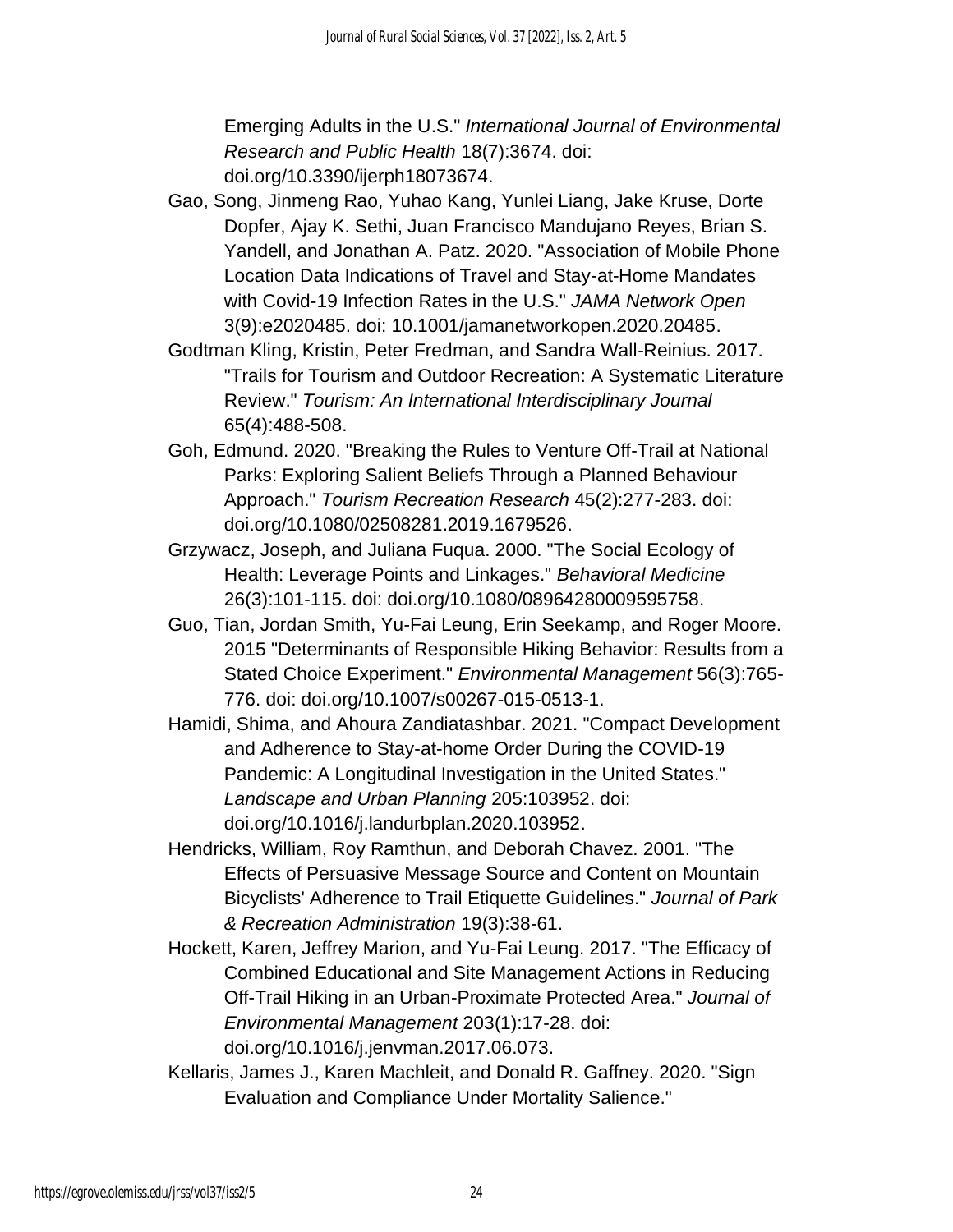*Interdisciplinary Journal of Signage and Wayfinding* 42):51-66. doi: https://doi.org/10.15763/issn.2470-9670.2020.v4.i2.a65.

- Kil, Namyun, Taylor V. Stein, Stephen M. Holland, and Dorothy H. Anderson. 2012. "Understanding Place Meanings in Planning and Managing the Wildland–Urban Interface: The Case of Florida Trail Hikers." *Landscape and Urban Planning* 107(4):370-379. doi: https://10.1016/j.landurbplan.2012.07.004.
- Kim, Young-Jae, and Seung-Woo Kang. 2021. "Perceived Crowding and Risk Perception According to Leisure Activity Type during COVID-19 Using Spatial Proximity." *International Journal of Environmental Research and Public Health* 18(2):457. doi.org/10.3390/ijerph18020457.
- Knell, Gregory, Michael C. Robertson, Erin E. Dooley, Katie Burford, and Karla S. Mendez. 2020. "Health Behavior Changes During COVID-19 Pandemic and Subsequent "Stay-At-Home" Orders." *International Journal of Environmental Research and Public Health* 17(17): 6268. doi:10.3390/ijerph17176268.
- Kosnik, Lea-Rachel, and Allen Bellas. 2020. "Drivers of COVID-19 Stay at Home Orders: Epidemiologic, Economic, or Political Concerns?" *Economics of Disasters and Climate Change* 4(3):503-514. doi: doi.org/10.1007/s41885-020-00073-0.
- Laddu, Deepika R., Carl J. Lavie, Shane A. Phillips, and Ross Arena. 2021. "Physical Activity for Immunity Protection: Inoculating Populations with Healthy Living Medicine in Preparation for the Next Pandemic." *Progress in Cardiovascular Diseases* 64:102-103. doi: doi.org/10.1016%2Fj.pcad.2020.04.006.
- Lakhani, Hari Vishal, Sneha S. Pillai, Mishghan Zehra, Ishita Sharma, and Komal Sodhi. 2020. "Systematic Review of Clinical Insights into Novel Coronavirus (CoVID-19) Pandemic: Persisting Challenges in U.S. Rural Population." *International Journal of Environmental Research and Public Health* 17(12):4279. doi: doi.org/10.3390/ijerph17124279.
- Latkin, Carl, Lauren A. Dayton, Grace Yi, Arianna Konstantopoulos, Ju Park, Catherine Maulsby, and Xiangrong Kong. 2021 "COVID-19 Vaccine Intentions in the United States, a Social-Ecological Framework." *Vaccine* 39(16):2288-2294. doi: doi.org/10.1016%2Fj.vaccine.2021.02.058.
- Li, Li, Jie Zhang, Sifeng Nian, and Honglei Zhang. 2017. "Tourists' Perceptions of Crowding, Attractiveness, and Satisfaction: A Second-Order Structural Model." *Asia Pacific Journal of Tourism*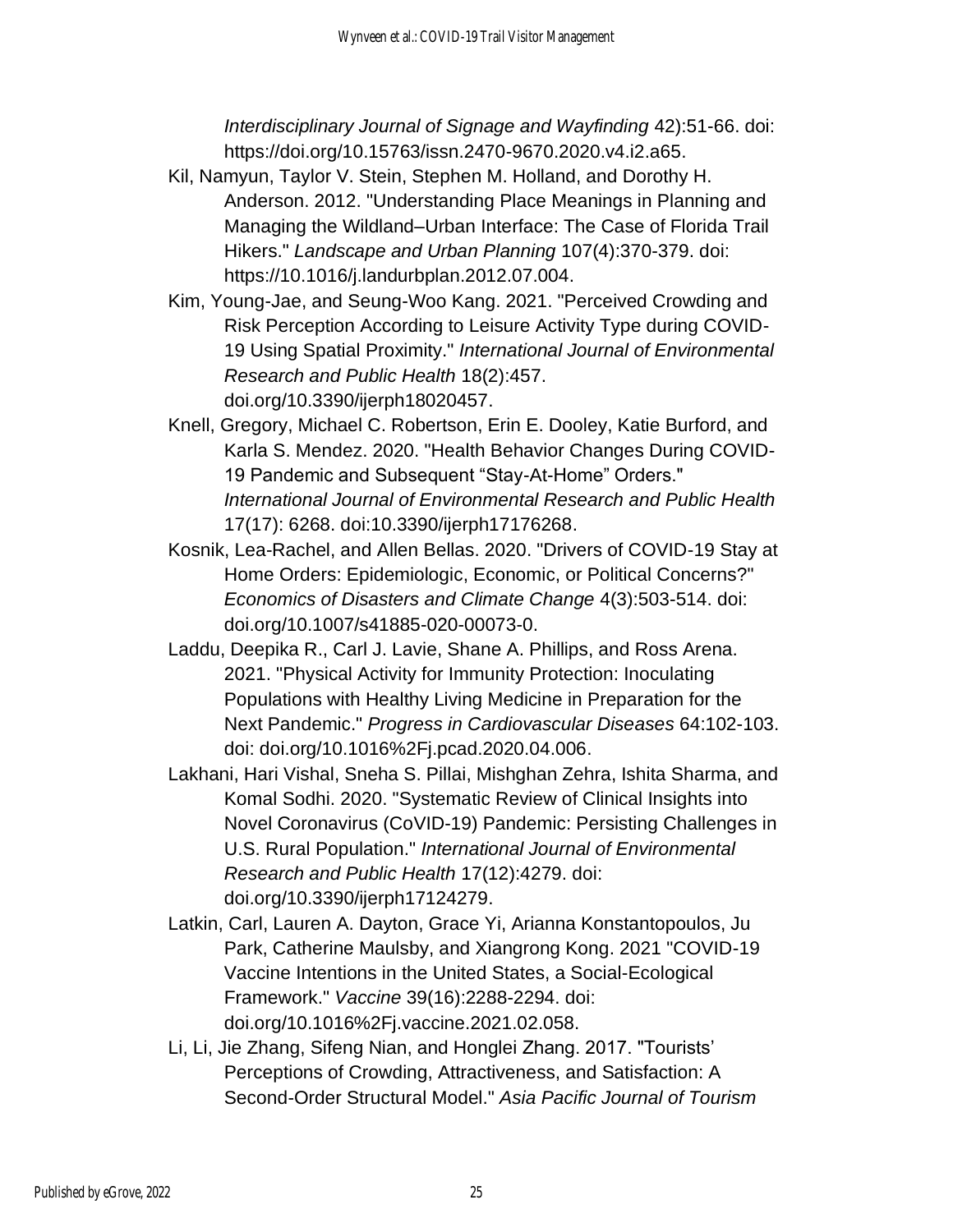*Research* 22(12):1250-1260. doi:

https://doi.org/10.1080/10941665.2017.1391305.

- Liu, Ying, and Soeren Mattke. 2020. "Association Between State Stay-at-Home Orders and Risk Reduction Behaviors and Mental Distress Amid the COVID-19 Pandemic." *Preventive Medicine* 141:106299. doi: doi.org/10.1016/j.ypmed.2020.106299.
- Lopez, Leo, Louis H. Hart, and Mitchell H. Katz. 2021. "Racial and Ethnic Health Disparities Related to COVID-19." *JAMA* 325(8):719-720. doi: doi.org/10.1001/jama.2020.26443.
- Lyu, Wei, and George L. Wehby. 2020. "Comparison of Estimated Rates of Coronavirus Disease 2019 (Covid-19) in Border Counties In Iowa Without A Stay-at-Home Order and Border Counties in Illinois with a Stay-At-Home Order." *JAMA Network Open* (3):e2011102. doi: 10.1001/jamanetworkopen.2020.11102.
- Manning, Robert. (2011). Studies in Outdoor Recreation: Search and Research for Satisfaction (3rd ed). Corvallis, OR: Oregon State University Press.
- Masuda, Jeffrey, and Theresa Garvin. 2008. "Whose Heartland?: The Politics of Place in a Rural–Urban Interface." *Journal of Rural Studies* 24(1):112-123. doi: doi.org/10.1016/j.jrurstud.2007.08.003.
- McMahan, Kelli, Gary Ellis, and Christopher Wynveen. 2018. "Assessment on Interpretive Design and Messaging as a Management Strategy Toward Visitor Safety and Behavior at the Big Four Ice Caves: Phase I & II." Waco, TX: Baylor University, Department of Health, Human Performance, and Recreation. (17-CR-11060500-007).
- Morita, Hiroyoshi, Shinichiro Nakamura, and Yoshitsugu Hayashi. (2020). "Changes of Urban Activities and Behaviors Due to COVID-19 in Japan." *SSRN*. doi: doi.org/10.2139/ssrn.3594054.
- Nyambe, Anayawa, Guido Van Hal, and Jarl Kampen. 2016. "Screening and Vaccination as Determined by the Social Ecological Model and the Theory of Triadic Influence: A Systematic Review." *BMC Public Health* 16(1):1-15. doi: doi.org/10.1186%2Fs12889-016-3802-6.
- Nhamo, Godwell, David Chikodzi, Hlengiwe Precious Kunene, and Nthivhiseni Mashula. "COVID-19 Vaccines and Treatments Nationalism: Challenges for Low-income Countries and the Attainment of the SDGs." 2021. *Global Public Health* 16(3):319- 339. doi: doi.org/10.1080/17441692.2020.1860249.
- Oftedal, Andrew. 2020. "Trail Use Has Surged in Response to the COVID-19 Pandemic." Retrieved March 1, 2021 (https://www.parksandtrails.org/2020/04/27/trail-use-covid19/).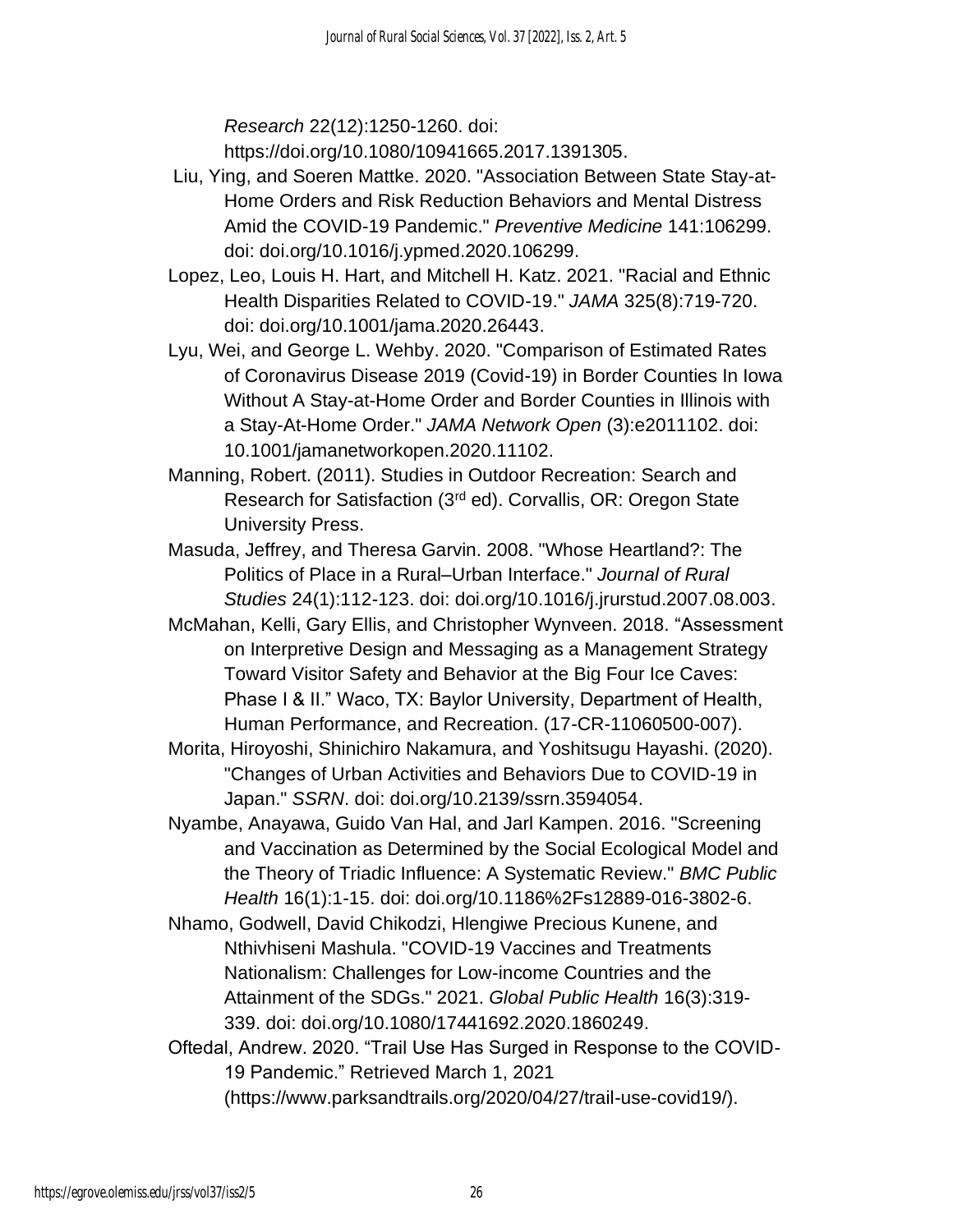- Platter, Heather, and Steven Pokorny. 2018. "Smoke-Free Signage in Public Parks: Impacts on Smoking Behaviour." *Tobacco Control*  27(4):470-473. doi: doi.org/10.1136/tobaccocontrol-2016-053624.
- Riley, Diane, and Pat O'Hare. 2000. "Harm Reduction: History, Definition, and Practice." Pp. 1-26 in *Harm Reduction: National and International perspectives* edited by J. A. Inciardi and L. D. Harrison. Thousand Oaks, CA: Sage.
- Rimer, Barbara, and Karen Glanz. 2005. *Theory at a Glance: A Guide for Health Promotion Practice, 2nd edition*. Washington, D.C.: US Department of Health and Human Services, Public Health Service, National Institutes of Health, National Cancer Institute.
- Rogers, Ronald. 1975. "A Protection Motivation Theory of Fear Appeals and Attitude Change." *Journal of Psychology* 91(1):93–114. doi: doi.org/10.1080/00223980.1975.9915803.
- Rowley, Glenn. 1978. "The Relationship of Reliability in Classroom Research to the Amount of Observation: An Extension of the Spearman‐Brown Formula." *Journal of Educational Measurement* 15(3):165-180. doi: doi.org/10.1111/j.1745-3984.1978.tb00066.x.
- Saunders, Rob, Betty Weiler, Pascal Scherrer, and Heather Zeppel. 2019. "Best Practice Principles for Communicating Safety Messages in National Parks." *Journal of Outdoor Recreation and Tourism* 25:132-142. doi: doi.org/10.1016/j.jort.2018.01.006.
- Short Gianotti, Anne, Jackie Getson, Lucy Hutyra, and David Kittredge. 2016. "Defining Urban, Suburban, and Rural: A Method to Link Perceptual Definitions with Geospatial Measures of Urbanization in Central and Eastern Massachusetts." *Urban Ecosystems* 19(2):823-833. doi: doi.org/10.1007/s11252-016-0535- 3.
- Sun, Chanjuan, and Zhiqiang Zhai. 2020. "The Efficacy of Social Distance and Ventilation Effectiveness in Preventing COVID-19 Transmission." *Sustainable Cities and Society* 62. doi: doi.org/10.1016/j.scs.2020.102390.
- Thomsen, Jennifer M., Robert B. Powel., and Chris Monz. 2018. "A Systematic Review of the Physical and Mental Health Benefits of Wildland Recreation." *Journal of Park & Recreation Administration* 36(1):123-148. doi: https://doi.org/10.18666/JPRA-2018-V36-I1- 8095.
- Tull, Matthew, Keith Edmonds, Kayla Scamaldo, Julia Richmond, Jason Rose, and Kim Gratz. 2020."Psychological Outcomes Associated with Stay-at-Home Orders and the Perceived Impact of COVID-19